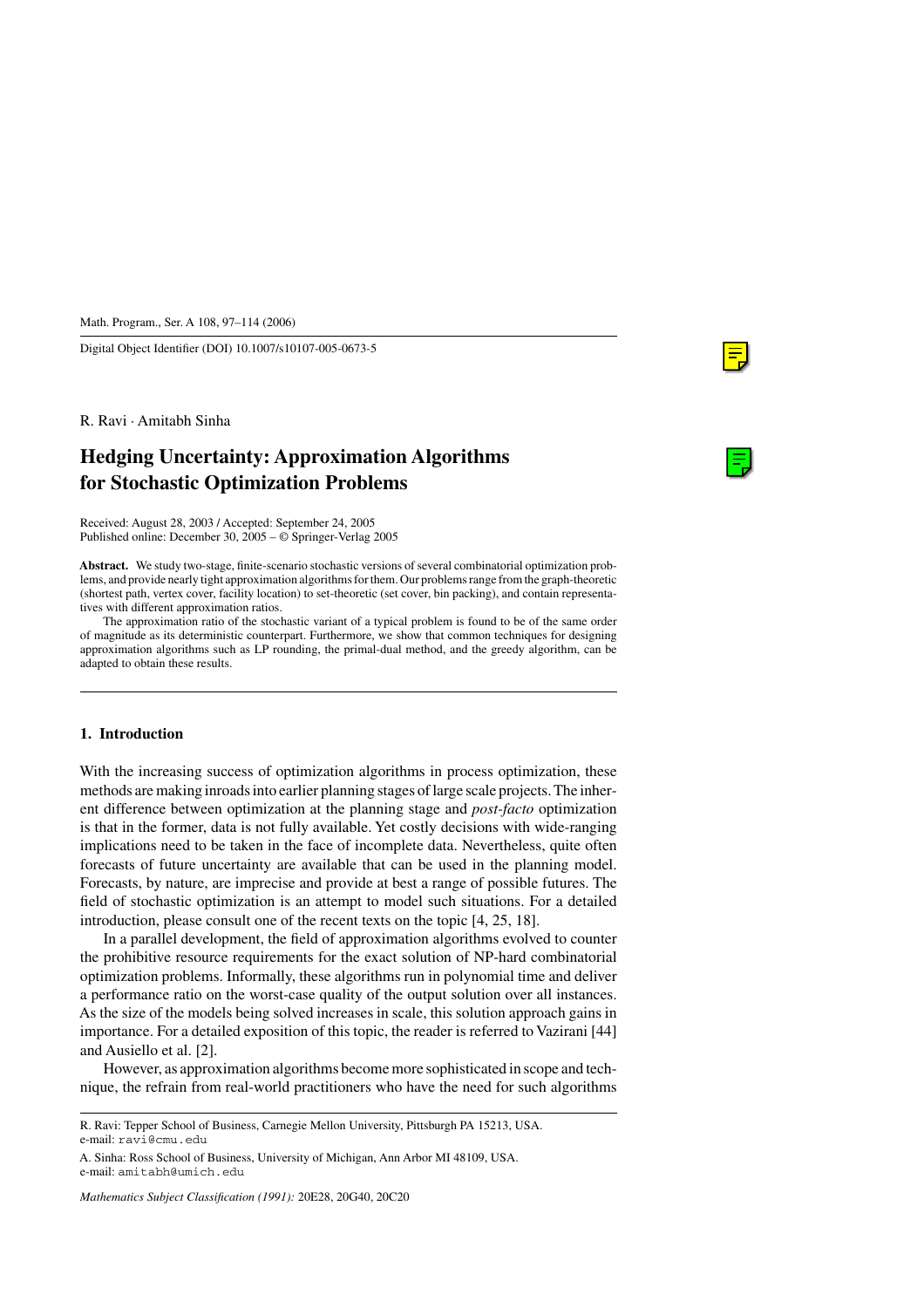is that the input data is seldom well-defined, thus diminishing the value of the solutions and guarantees provided by the algorithm. Conversely, while the field of stochastic optimization models the uncertainty in data fairly well, the running times of the exact algorithms developed in the stochastic optimization community often prove prohibitive. This paper combines the best of both worlds, by providing approximation algorithms for a stochastic version of several classical optimization problems.

## **2. Background**

#### *2.1. Two-stage model*

Among the most popular models in stochastic optimization is the two-stage model with recourse.At the outset, some data may be known deterministically, whereas the uncertain future is characterized only by a probability distribution. The decisions made at this point are referred to as the first-stage decisions. Subsequently, the actual future is realized, and then there may be the opportunity to augment the first-stage solution in order to optimize for the realized scenario. This second stage of decision making is called the recourse stage. The goal is to optimize the first-stage decision variables so as to minimize the expected cost over both stages, where the expectation is over the probability distribution defining the second stage.

#### *2.2. Mathematical formulation*

Formally, a two-stage stochastic optimization problem with recourse is defined as follows. Vector  $x^0$  is the set of decision variables which have to be fixed in the first stage, when only partial information is available. Later, full information is made available and we choose some second-stage (or recourse) variables  $x<sup>1</sup>$  to augment the first-stage solution  $x^0$ . Let  $\xi$  represent the random vector which defines the constraint matrix T, cost vector  $q$  and requirement vector  $h$  when the full information is made available, and let A, c, and b define the same for the first stage. Given a vector (or matrix)  $a$ , let  $a'$ denote the transpose of a. Let P denote additional constraints such as non-negativity or integrality which the components of  $x^0$  and  $x^1$  need to satisfy. The stochastic program can be written as:

$$
\min_{\mathbf{c}} c' \mathbf{x}^0 + E_{\xi} Q(\mathbf{x}^0, \xi) \qquad (IP_{S1})
$$
\n
$$
\text{s.t. } A\mathbf{x}^0 = b
$$
\n
$$
\mathbf{x}^0 \in P
$$
\n
$$
\text{where } Q(\mathbf{x}^0, \xi) = \min_{\mathbf{c}} q' \mathbf{x}^1
$$
\n
$$
\text{s.t. } T(\mathbf{x}^0, \mathbf{x}^1) = h
$$
\n
$$
\mathbf{x}^1 \in P
$$

Here  $Q(x^0, \xi)$  represents the optimal cost of the second stage, conditioned on scenario  $\xi = (q, T, h)$  having been realized and a first-stage setting of the variables  $x^0$ . The expectation is taken with respect to  $\xi$ .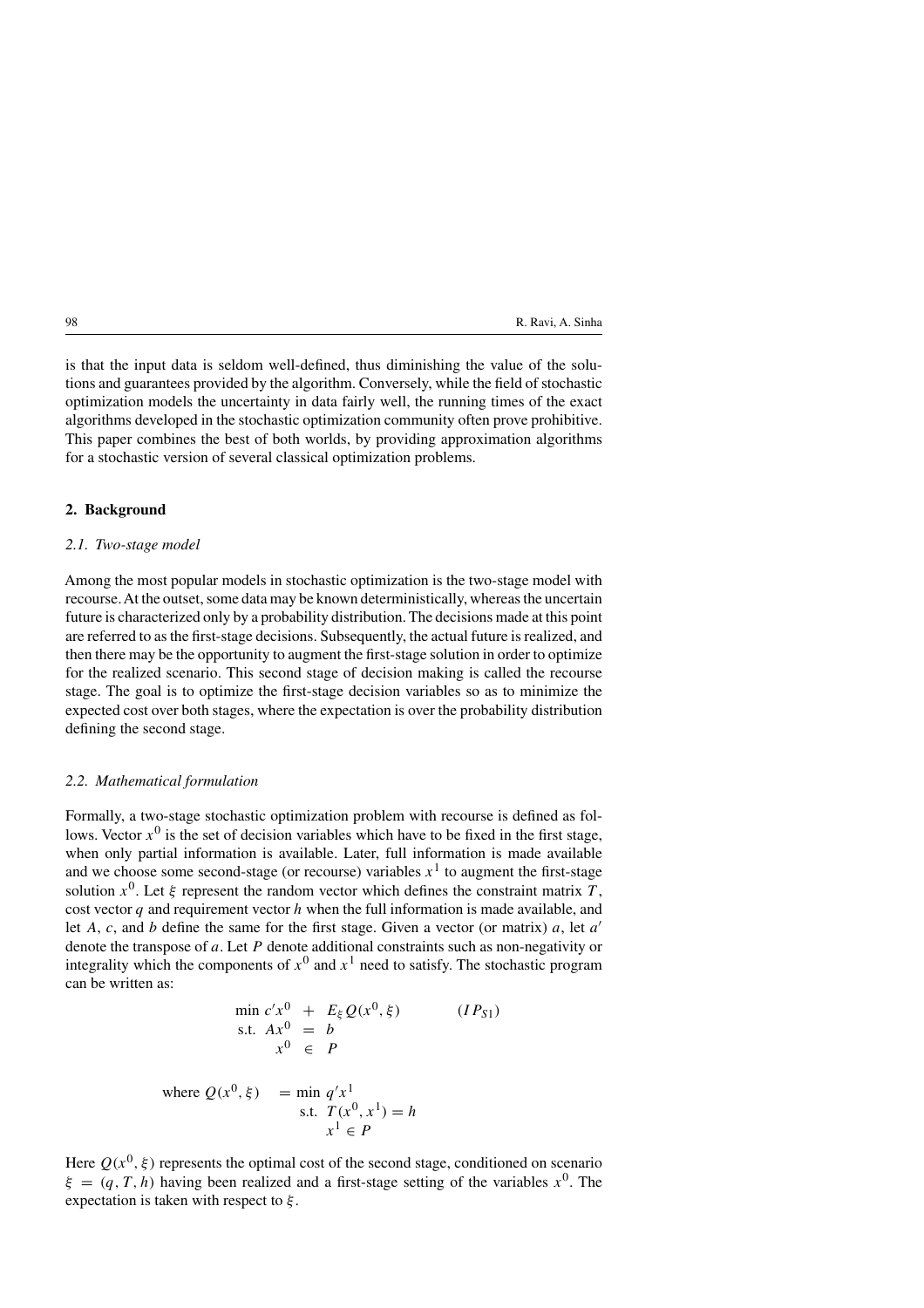#### *2.3. Stochastic optimization with finite scenarios*

A popular restriction of the two-stage model is where the second stage is characterized by a finite set of  $m$  scenarios. In scenario  $k$ , the constraint matrix, cost vector and requirement vector take on values  $T^k$ ,  $q^k$  and  $h^k$  respectively, and scenario k occurs with probability  $p_k$ . In this case, we can write  $IP_{S1}$  in *extensive* form as follows, where  $x^k$ represents our choice for the variable  $x<sup>1</sup>$  if scenario k materializes:

min 
$$
c'x^0 + \sum_{k=1}^m p_k (q^k)'x^k
$$
 (IPs2)  
s.t.  $Ax^0 = b$   
 $T^k(x^0, x^k) = h^k$   $k = 1, 2, ..., m$   
 $(x^0, x^k) \in P$   $k = 1, 2, ..., m$ 

The interested reader may refer to any of the texts cited above for a more complete description of models of stochastic optimization and their uses. Schultz, Stougie and Van der Vlerk [38] provide an excellent survey of two-stage stochastic integer programming, while Kong and Schaefer [28] recently provided approximation algorithms for a class of such problems. The relevance of the finite scenario model becomes more pronounced in light of the recent work on scenario reduction by Heitsch and Römisch [21].

#### *2.4. Approximation algorithms*

The field of approximation algorithms provides one means of tackling the "curse of dimensionality" that afflicts several integer programming and combinatorial optimization problems, due to their NP-completeness. Since exact algorithms that run in time polynomial in the size of the input are not known (and unlikely to exist) for NP-complete problems, approximation algorithms trade-off the precision of the solution with speed, by guaranteeing to run in polynomial time. At the same time, they provide guarantees in the form of approximation ratios. If  $C$  is the set of all possible inputs of a certain minimization problem and  $OPT(I)$  and  $A(I)$  respectively denote the value of an optimal solution and the solution output by algorithm A for that problem, then the approximation ratio  $\rho(A)$  of algorithm A is defined as follows:

$$
\rho(A) = \max_{I \in C} \frac{A(I)}{OPT(I)}
$$

The interested reader is referred to two recent books [44, 2] for further pointers on approximation algorithms.

# *2.5. Literature review*

While both the areas of approximation algorithms and stochastic optimization have been extremely active areas of optimization in the past decade (and longer), relatively little work exists on approximation algorithms for stochastic optimization. Among the earliest papers which provided an approximation algorithm for stochastic optimization was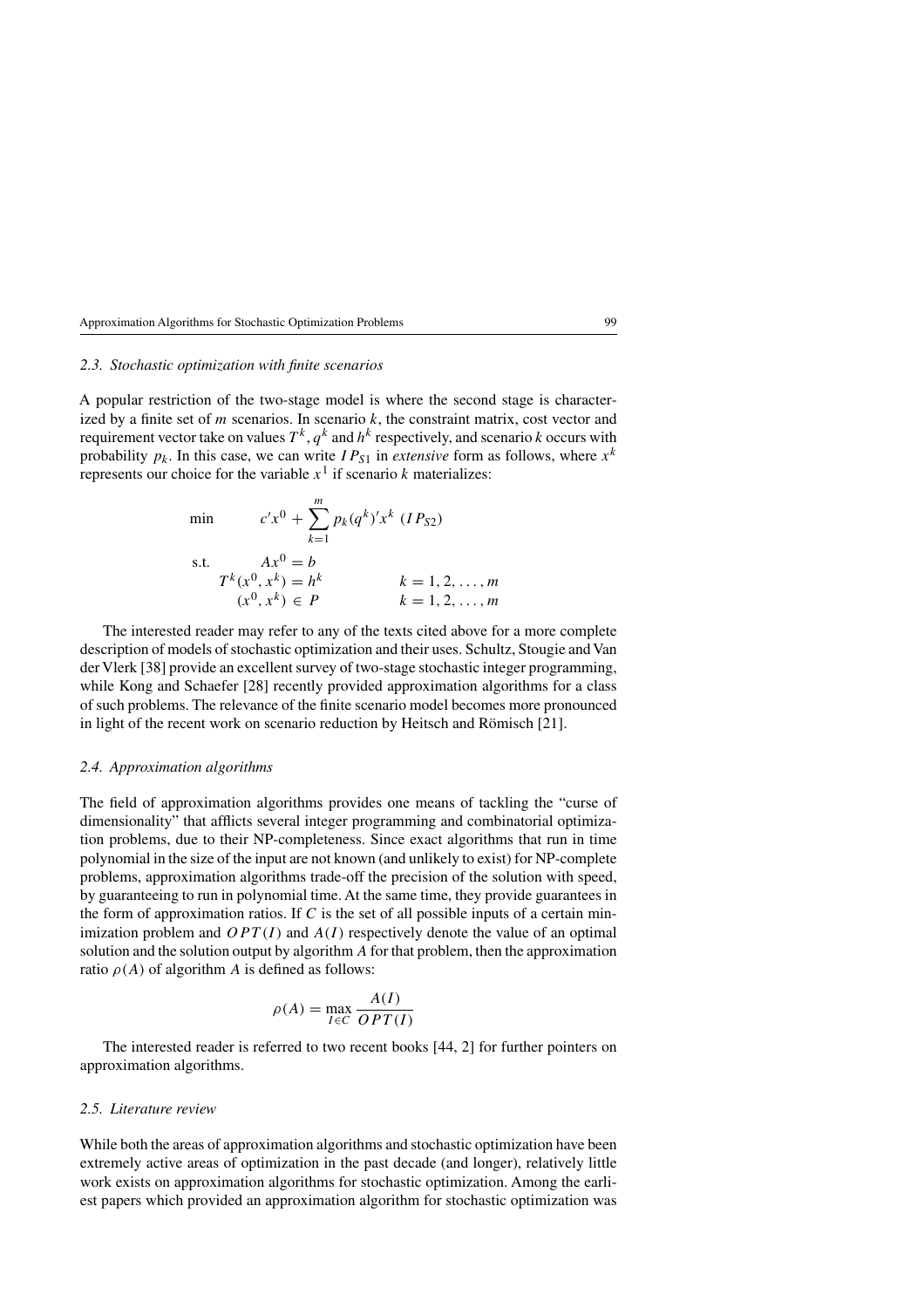the work on service provisioning for a telecommunication network by Dye, Stougie and Tomasgard [9]. By its very nature, scheduling algorithms often have to account for uncertainty in the sizes and arrival times of future jobs; some approximation algorithms which account for such uncertainty in various models of scheduling include the works of M¨ohring, Schulz and Uetz [33], Kleinberg, Tardos and Rabani [27], and Skutella and Uetz [43].

Karger and Minkoff [26] considered a Steiner tree problem with uncertainty in the terminal set, which falls under a slightly different model of stochastic optimization. Kong and Schaefer [28] provided approximation algorithms for a class of matching problems in a stochastic setting, and their work provided some of the initial framework on which our work was built. Immorlica, et al. [22] also studied two-stage stochastic versions of some combinatorial optimization problems. Their model and results are distinct from ours, and they obtained their results independently of ours.

Subsequent to the first appearance of this work, other papers have provided further approximation algorithms for stochastic versions of combinatorial optimization problems. Gupta, Ravi and Sinha [16] considered the two-stage finite-scenario version of the rooted Steiner tree problem, and provided a constant factor approximation.

Shmoys and Swamy [39, 40] provide a sampling-based approach which uses interior point linear programming algorithms to provide approximation algorithms for two-stage as well as multi-stage stochastic versions of a certain class of combinatorial optimization problems. Gupta, et al. [14, 15] also provide sampling-based approximation algorithms for two-stage and multi-stage stochastic problems, using cost-sharing functions to bound the cost of the solution. Both of these streams of work allow for exponentially many scenarios and have running times independent of the number of scenarios, which constitutes an improvement over our work.

Other recent work providing approximation algorithms for stochastic versions of combinatorial optimization problems include that of Hayrapetyan, Swamy and Tardos [20] (information networks), Gupta and Pál [13] (Steiner trees), and Dhamdhere, Ravi and Singh [7] (minimum spanning trees).

# *2.6. Our results*

In this paper, we provide polynomial-time approximation algorithms for several classical combinatorial optimization problems, in a two-stage stochastic optimization setting with finitely many scenarios. Our results are summarized in Figure 1. The current best known deterministic approximations are listed, with a "1" meaning that the problem can be solved optimally in polynomial time. All of the stochastic approximation ratios are derived in this paper. Some of the hardness results are carried over from the underlying deterministic problems; these are mentioned with citations. The remaining are proved in this paper.

In the table in Figure 1, we use  $m$  to refer to the number of scenarios and  $n$  to refer to the number of combinatorial elements (the number of vertices in the shortest paths problems and the number of elements in the set cover problem). An APTAS (asymptotic polynomial time approximation scheme) is an algorithm whose performance ratio approaches 1 as the number of objects increases [2].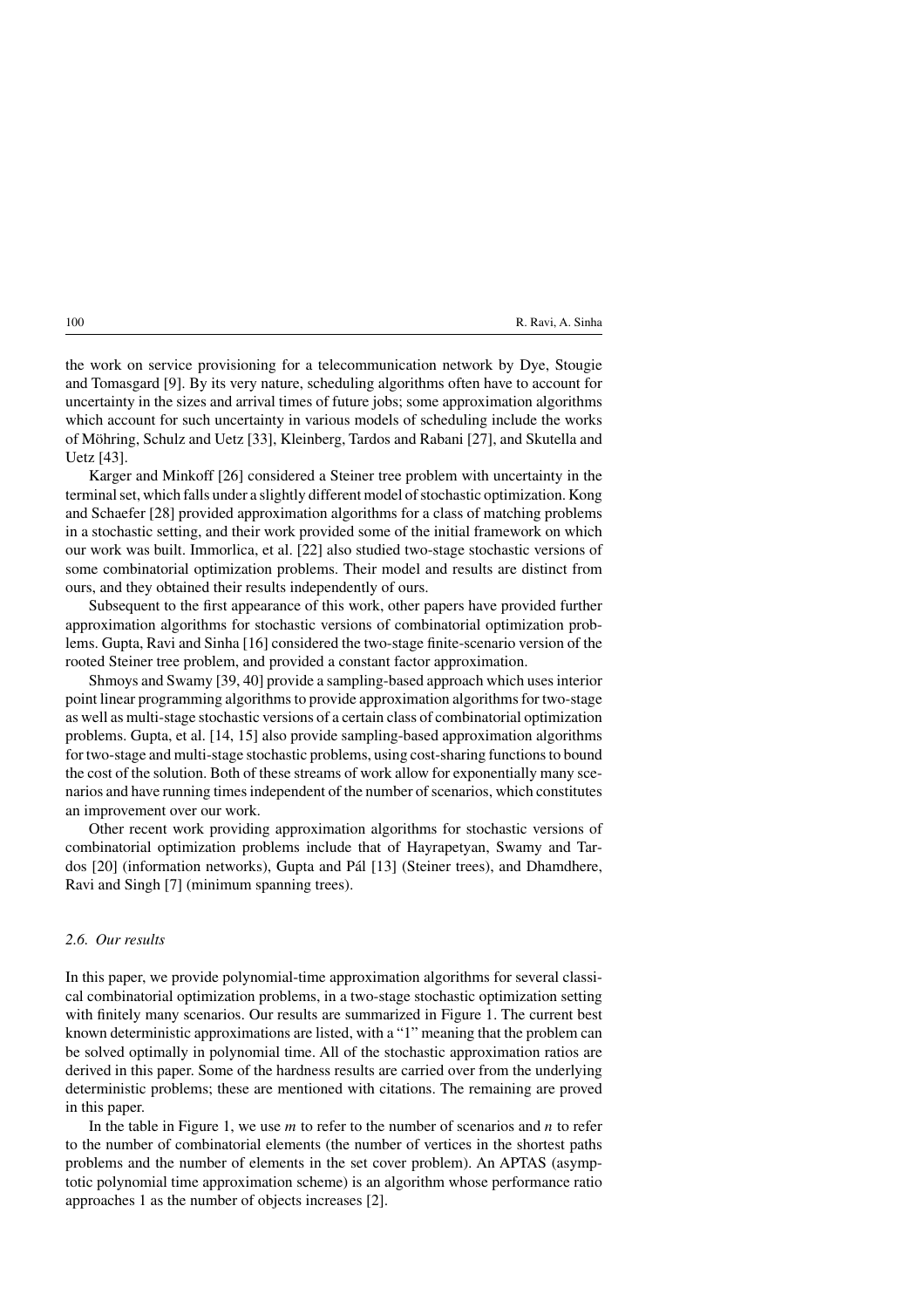| Problem                  | Det.<br>approx.       | Stochastic<br>elements            | Stochastic<br>approximation | Hardness                                 |
|--------------------------|-----------------------|-----------------------------------|-----------------------------|------------------------------------------|
| <b>Shortest</b><br>paths | 1[8]                  | Sink                              | O(1)                        | NP-hard                                  |
|                          |                       | Sink and metric                   | $O(\log^2 n \log m)$        | $\Omega(\log^2 n)$                       |
| Bin packing              | APTAS <sup>[24]</sup> | Object sizes                      | <b>APTAS</b>                | $NP$ -complete $[24]$                    |
| Facility<br>location     | 1.52[32]              | Client demands.<br>facility costs | 8                           | 1.46[11]                                 |
| Vertex cover             | 2[34]                 | Vertex weights,<br>Incidence      | $\overline{c}$              | 1.16[19]                                 |
| Set cover                | $O(\log n)[23]$       | Set weights,<br>Set inclusions    | $O(\log nm)$                | $\Omega(\log n)[1],$<br>$\Omega(\log m)$ |

**Fig. 1.** Summary of results

In the sequel, we consider the five problems in the order listed in Figure 1. Approximation algorithms and hardness results for the underlying deterministic versions of each of these problems are surveyed, and the algorithms for the stochastic versions are presented.

## **3. Shortest paths**

**Motivation** Consider a supplier who wishes to ship a single unit of a good to a single destination  $t$  from a single source  $s$ , in a graph where the shipping cost is just the cost of the edge. The solution to this problem is to compute a shortest path from s to t, and this can be easily done in polynomial time, for example by using the algorithm due to Dijkstra [8].

Now consider the following stochastic extension. The supplier does not know in advance what the destination is going to be. In particular, any of  $m$  scenarios could materialize, with the destination being  $t_k$  in scenario k. The supplier could enter into contracts in stage 1 to ship the good along edge  $e$  at cost  $c_e$ , but this might be disadvantageous if the destination turns out to be in the opposite direction. However, if the supplier decides to wait for the scenarios to materialize, then the cost of edge  $e$  in scenario  $k$ changes to  $f_k c_e$ , which could be disadvantageous if  $f_k$  is large. Hence the supplier might wish to reserve some edges now at cost  $c_e$ , and augment the network in scenario k if necessary.

**Problem definition** We are given a graph  $G = (V, E)$ , with edge costs  $c_e$  and a single source  $s \in V$ . Without loss of generality, we assume that the edge costs  $c_e$  satisfy the triangle inequality (form a metric), since any edge which violates the triangle inequality can be replaced by an edge with length equal to the shortest path between its end points. We also have a set of  $m$  scenarios, with scenario  $k$  specified by a destination vertex  $t_k \in V$ , a cost scale factor  $f_k$ , and a probability  $p_k$ . A feasible solution is specified by a set of edges  $E' \subset E$ . The first-stage cost of this solution is  $\sum_{e \in E'} c_e$ , and in scenario k, a second stage solution is a path  $P_k$  from s to  $t_k$ ; for the second stage costs, we assume the edges in  $P_k$  bought in the first stage, namely in E', have cost zero,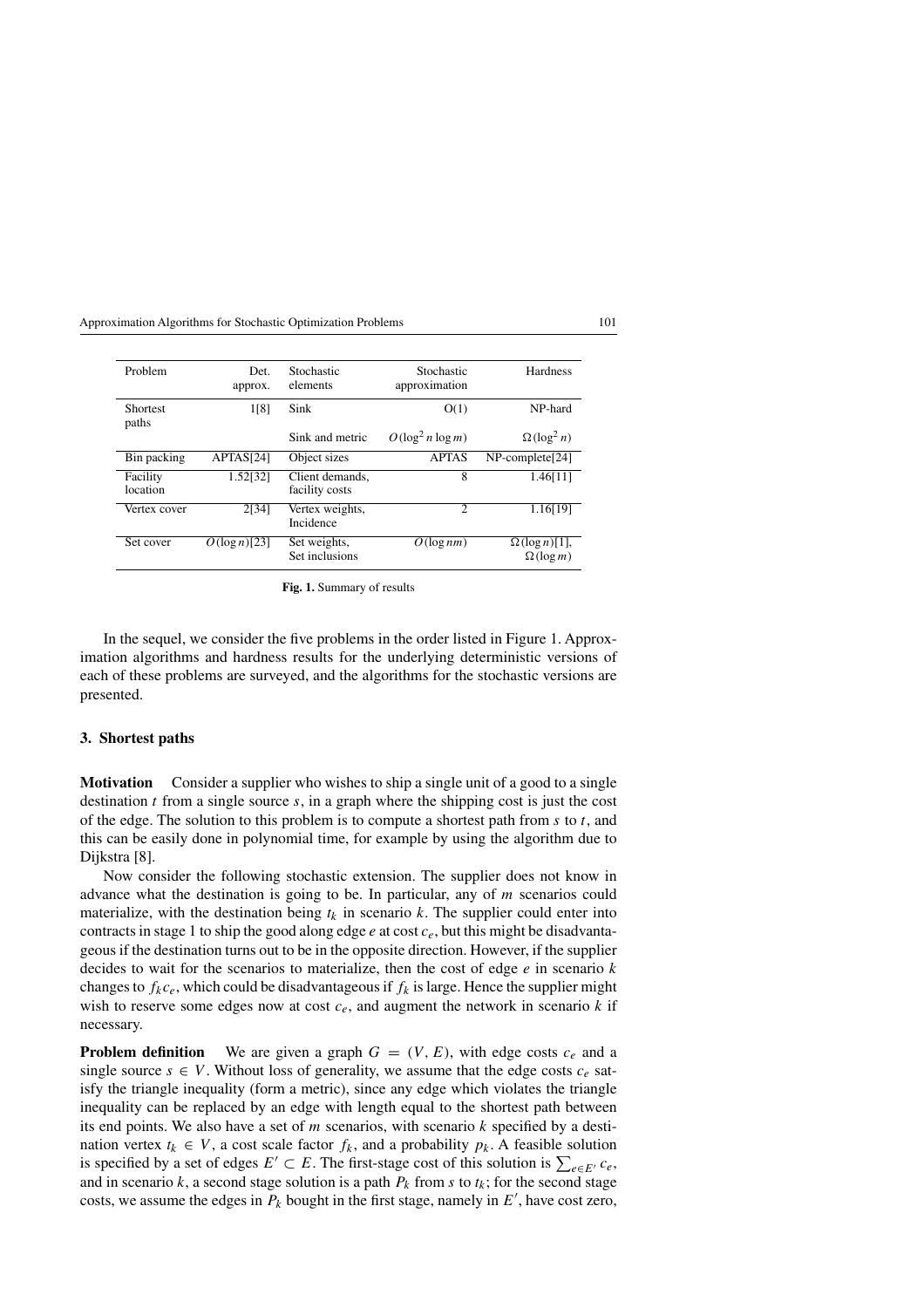while the remaining edges are increased in cost by factor  $f_k$ , giving second-stage cost  $f_k \sum_{e \in P_k \setminus E'} c_e$ . The objective is to compute E' which minimizes the sum of first stage edge costs and expected second stage edge costs. We abbreviate this problem as SSP (stochastic shortest paths).

While it is not obvious that  $E'$  even induces a connected component, the following lemma proves that  $E'$  is indeed connected; in fact, it is a tree.

**Lemma 1.** *There exists an optimal solution to SSP where the set of edges E' bought in the first stage induces a tree containing the source* s*.*

*Proof.* Suppose for a contradiction there is another connected component  $C \neq s$ . Let  $K'$  be the set of scenarios for which the optimal solution uses at least one edge in C, and let  $E_s$  be the connected component of first-stage edges which include the source s. For optimality, it must be the case that for every edge  $e \in C$ , we have  $\sum_{P_k \ni e} p_k f_k \geq 1$ , implying that  $\sum_{k \in K'} f_k \geq 1$ .

Now consider the paths used in the scenarios in  $K'$ . Let  $k^0$  be the scenario in which the second-stage cost of the segment to  $C$  from the source is the cheapest. If we re-route the paths of all scenarios in  $K'$  to using the path of  $k^0$  from the source until the point the other scenario paths intersect C, then since  $\sum_{k \in K'} f_k \geq 1$ , the total cost cannot increase. Therefore, we can purchase these edges (which we used for re-routing), and this does not increase the cost.

Proceeding this way for other components, we infer that  $E^*$  induces a connected graph containing s, which need be no more than a tree since the second stage solutions only look for a single path from s.

**Interpretation as a network design problem** Armed with the above lemma, SSP can be interpreted as the tree-star network design problem, defined as follows. In tree-star network design, demand nodes have a demand for  $d_i$  units of goods to be shipped from a source. A feasible solution is specified by a tree, with the cost of the solution being M times the cost of the tree (for pre-specified  $M$ ) plus the length of the shortest path to each demand node from the tree, weighted by the demand at the node. A constant-factor approximation algorithm for this problem was first provided by Ravi and Salman [35], and it has also been studied subsequently as the connected facility location problem [26, 29], and the asymmetric VPN design problem [12].

**Theorem 1.** *There is a polynomial-time constant-factor approximation algorithm for SSP.*

*Proof.* SSP is equivalent to the tree-star network design problem, via the following transformation. The fixed cost multiplier of the tree M is set to 1. The demand of each node  $t_k$ is set to  $f_k p_k$ . Now, purchasing a tree T in stage 1 for SSP is equivalent to building T in the tree-star problem. The expected second stage cost is exactly  $\sum_{k=1}^{m} p_k f_k \text{dist}(t_k, T)$ , which is the same as incurred in the tree-star problem when the demand at node  $t_k$  is  $p_k f_k$ . Here dist  $(t_k, T)$  is the distance from  $t_k$  to the nearest point in T using the original metric c.

While there may exist multiple optimal solutions to SSP, some of which need not induce a first-stage tree, our algorithm finds an optimal solution where the first stage is a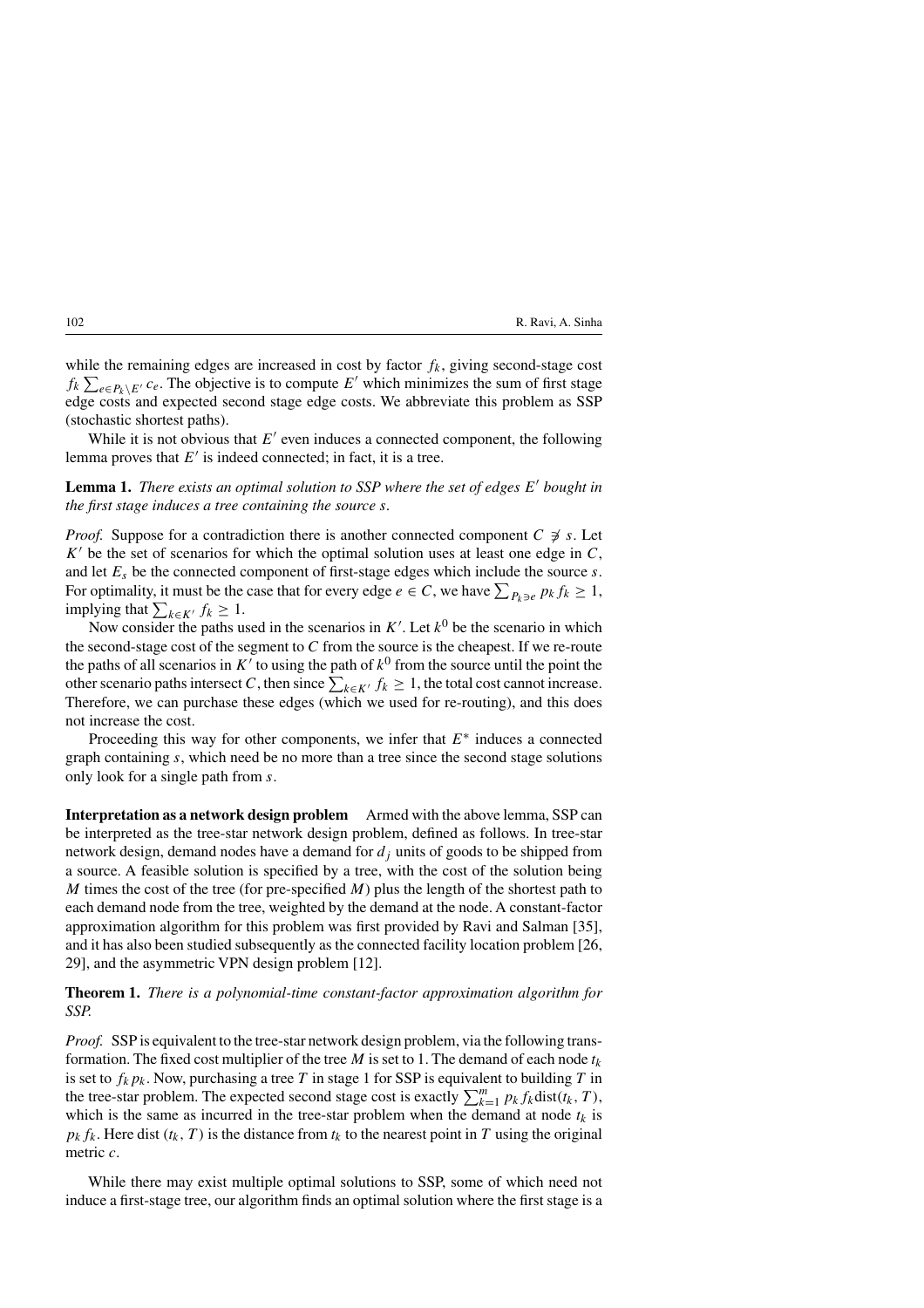tree. Since there always exists an optimal solution to SSP whose first-stage component is a tree (Lemma 1), the equivalence of SSP and tree-star network design as described above remains valid. The equivalence of SSP and tree-star network design also implies the NP-hardness of SSP. Note that SSP is different from the maybecast problem studied by Karger and Minkoff [26], because in their model, each node is a terminal independently with a certain probability, edge costs do not change across scenarios, and the solution is required to be a single tree spanning all potential terminals.

#### *3.1. Stochastic metric*

The problem becomes even more interesting (and harder) when the metric itself is allowed to change arbitrarily across scenarios. This might happen, for example, because shipping by sea becomes much cheaper than air transport in one scenario, and vice-versa in another. The problem is defined exactly as in Section 3, except that the cost of edge *e* in the first stage is  $c_e^0$  and in scenario *k* is  $c_e^k$ . We call this the stochastic metric shortest paths (SMSP) problem.

In general, the first-stage component of an optimal solution for SMSP need not be a tree. Consider the following example, where there is only one second-stage scenario. The graph is a path with five vertices  $s = v_0, \ldots, v_4 = t$ , where s and t are the source and the sink respectively. Let  $M$  be a large constant. The costs of the four edges  $(v_0, v_1), \ldots, (v_3, v_4)$  in the first stage are respectively 1, M, 1, M, and in the second stage are  $M$ , 1,  $M$ , 1. The optimal solution is clearly to purchase edges  $(v_0, v_1)$  and  $(v_2, v_3)$  in the first stage, and the others in the second stage; this solution has cost 4. Any solution which requires the first stage to be a tree has cost at least M.

Nevertheless, in certain situations it is natural to expect or require that the first-stage component be a tree. Most extant literature dealing with stochastic versions of network design problems either explicitly require the first-stage component to be a tree, or end up with such solutions nevertheless [14, 16, 20, 22, 26]. For the rest of this section, we consider the stochastic metric shortest paths problem with the explicit additional requirement that the first-stage component of any solution must be a tree. We label this problem Tree-SMSP.

**Hardness** The Tree-SMSP problem is as hard as the group Steiner tree problem (GST), defined as follows.  $G = (V, E)$  is an undirected graph with edge weights  $c_e$ , and there are *m* vertex subsets (called groups)  $S_k$ . The objective is to compute a minimum cost tree which includes at least one vertex from every group. This problem was studied by Garg, Konjevod and Ravi [10] who also gave an approximation algorithm with performance ratio roughly  $O(\log^2 n \log m)$ , and recently Halperin and Krauthgamer [17] showed an inapproximability threshold of  $\Omega(\log^2 n)$  even when G is a tree. An  $\Omega(\log^2 n)$  hardness for Tree-SMSP follows from the reduction of GST to Tree-SMSP, shown below.

## **Theorem 2.** *An instance of GST can be modeled as a special case of Tree-SMSP.*

*Proof.* Suppose we are given an instance of group Steiner tree, specified by  $G = (V, E)$ , metric edge costs c, and groups  $S_1, S_2, \ldots, S_m$ . We create an instance of Tree-SMSP with one scenario for every group. The graph remains the same, and the first stage edge costs  $c^0$  are the same as c, the edge costs in the GST instance. In scenario k, the metric is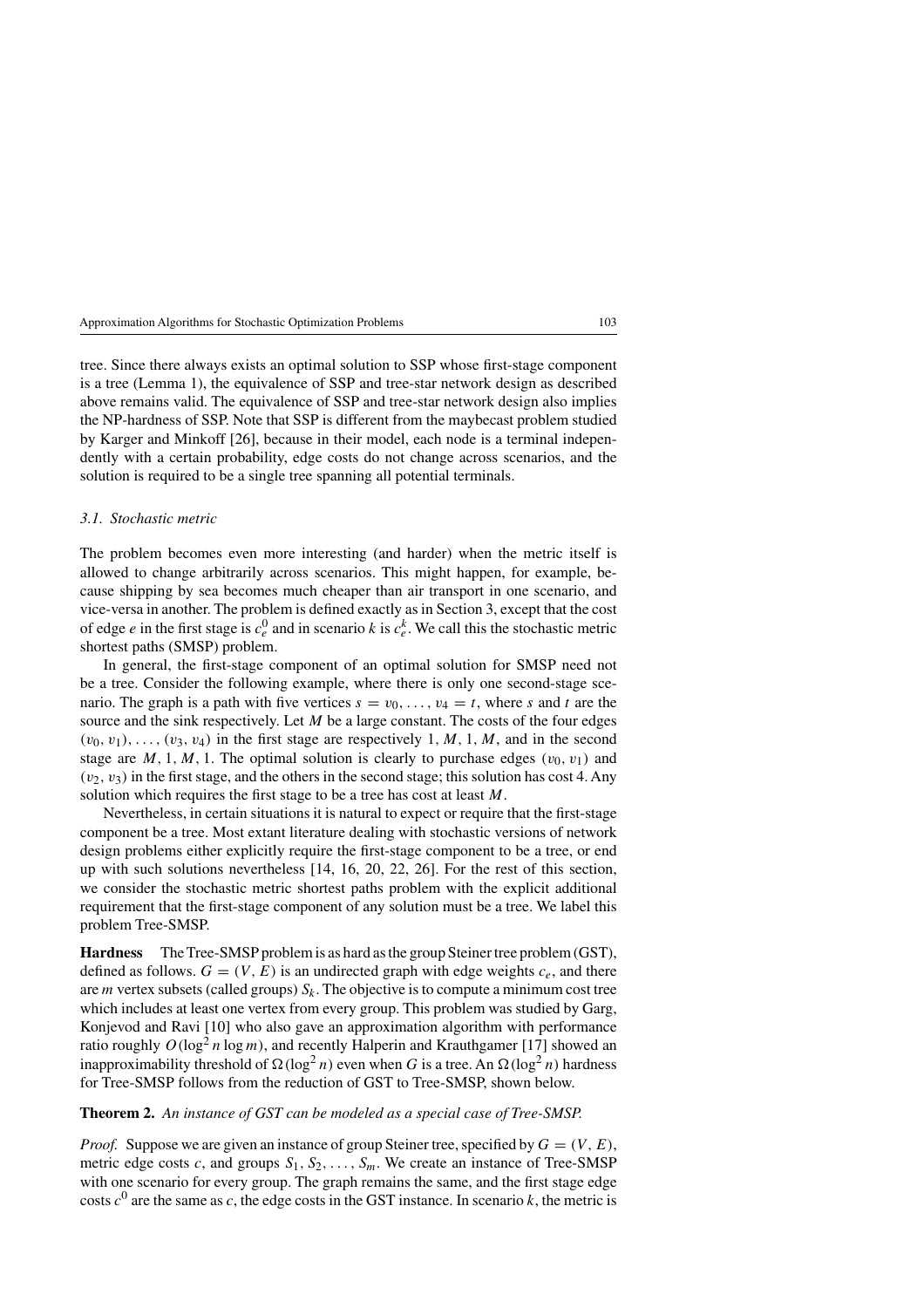as follows. The distance between any two vertices in  $S_k$  is zero, and all other distances are infinity. Any vertex in  $S_k$  is defined to be the destination  $t_k$  for scenario k. All scenarios are equally likely.

An optimal solution to this instance of Tree-SMSP must select a first stage tree which includes at least one vertex from each  $S_k$ , to avoid infinite cost. If the tree includes any vertex in  $S_k$ , it can be augmented at cost zero to a tree which includes  $t_k$  if scenario k materializes.

**Approximation algorithm** Our approximation algorithm relies on the following IP formulation of Tree-SMSP. Variable  $r_{uv}^k$  is 1 if edge  $(u, v)$  (in the direction  $u \to v$ ) is part of the path traversed to  $t_k$  from s and edge  $(u, v)$  is chosen in the recourse solution. Variable  $f_{uv}^k$  is 1 if edge  $(u, v)$  is chosen in the path to  $t_k$  from s and edge  $(u, v)$  is part of the first-stage solution. Variable  $x_{uv}$  is 1 if edge  $(u, v)$  is chosen in the first-stage tree.

min  $\sum$ e  $c_e x_e + \sum_{n=1}^{m}$  $k=1$  $p_k$   $\sum$ e  $r_e^k c_e^k$  $\left( IP_{SMSP} \right)$ s.t.  $\sum (r_{v,t_k}^k + f_{v}^k)$  $\sum_{n=1}^{\infty}$  $(v,t_k) \geq 1$   $\forall k$ v  $(r_{uv}^k + f_{uv}^k) = \sum$ v  $(r_{vu}^k + f_{vi}^k)$  $v_u^{k}(v_u)$   $\forall u \in V \setminus \{t_k, s\}, \forall k$  $\sum$ v  $r^k_{uv} \geq \sum$ v  $r_v^k$  $\forall u \in V \setminus \{t_k\}, \forall k$  $f_e^k$  $e^k \leq x_e$   $\forall e \in E, \quad \forall k$  $f, r, x$  non-negative integers

The third set of inequalities are strengthenings valid only for the tree version of SMSP, insisting that flows along recourse arcs to  $t_k$  from s via any node are non-decreasing; they are also crucial for obtaining the result below.  $IP_{SMSP}$  is polynomial in size, so its linear relaxation  $LP_{SMSP}$  can be solved optimally in polynomial time. Let  $(f, r, x)$ denote an optimal solution to the linear program  $LP_{SMSP}$ , and  $OPT_{Tree-SMSP}$  be its value. The following theorem describes our rounding algorithm.

**Theorem 3.** *The fractional solution* (f, r, x) *can be rounded in polynomial time to an integer solution*  $(\hat{f}, \hat{r}, \hat{x})$  *of cost*  $O(\log^2 n \log m)$   $OPT_{Tree-SMSP}$ *.* 

*Proof.* For each destination  $t_k$ , let  $r^*(k) = \sum_e r_e^k c_e^k$  be the cost incurred by the recourse component of the fractional path for  $t_k$ . Let  $S_k$  be the set of all nodes within distance  $2r^*(k)$  of  $t_k$  in the metric  $c^k$ . The idea is that we can incur a factor of 2 and pay for a path to  $t_k$  from any node in  $S_k$  by charging it to  $r^*(k)$ , and hence we need a first stage tree which reaches at least one node in  $S_k$ . We construct sets  $S_k$  for every scenario k, and create an instance of the group Steiner tree problem using the metric c.

Using Markov's inequality<sup>1</sup>, it can be shown that if  $s \notin S_k$ , then we have  $\sum_{e=(u,v):u\notin S_k, v\in S_k} x_e \geq \frac{1}{2}$ . Hence 2x is a fractional solution to the linear relaxation

<sup>&</sup>lt;sup>1</sup> Markov's inequality is used in the following form here: If the recourse components of the paths from  $s$ to  $t_k$  are considered, and  $\alpha_i$  and  $\beta_i$  denote the path lengths and flow amounts on path i respectively, then we have  $r^*(k) = \sum_i \alpha_i \beta_i$ . Since in any optimal solution we must have  $\sum_i \beta_i = 1$ , and  $\beta_i \ge 0$  for all i, we can view  $\beta_i$  as probabilities; specifically, we define a random variable **r** and let  $\beta_i$  be the probability that **r** =  $\alpha_i$ . We then have  $E[\mathbf{r}] = r^*(k)$ , and Markov's inequality indicates that  $Pr(\mathbf{r} \geq 2r^*(k)) \leq 1/2$ .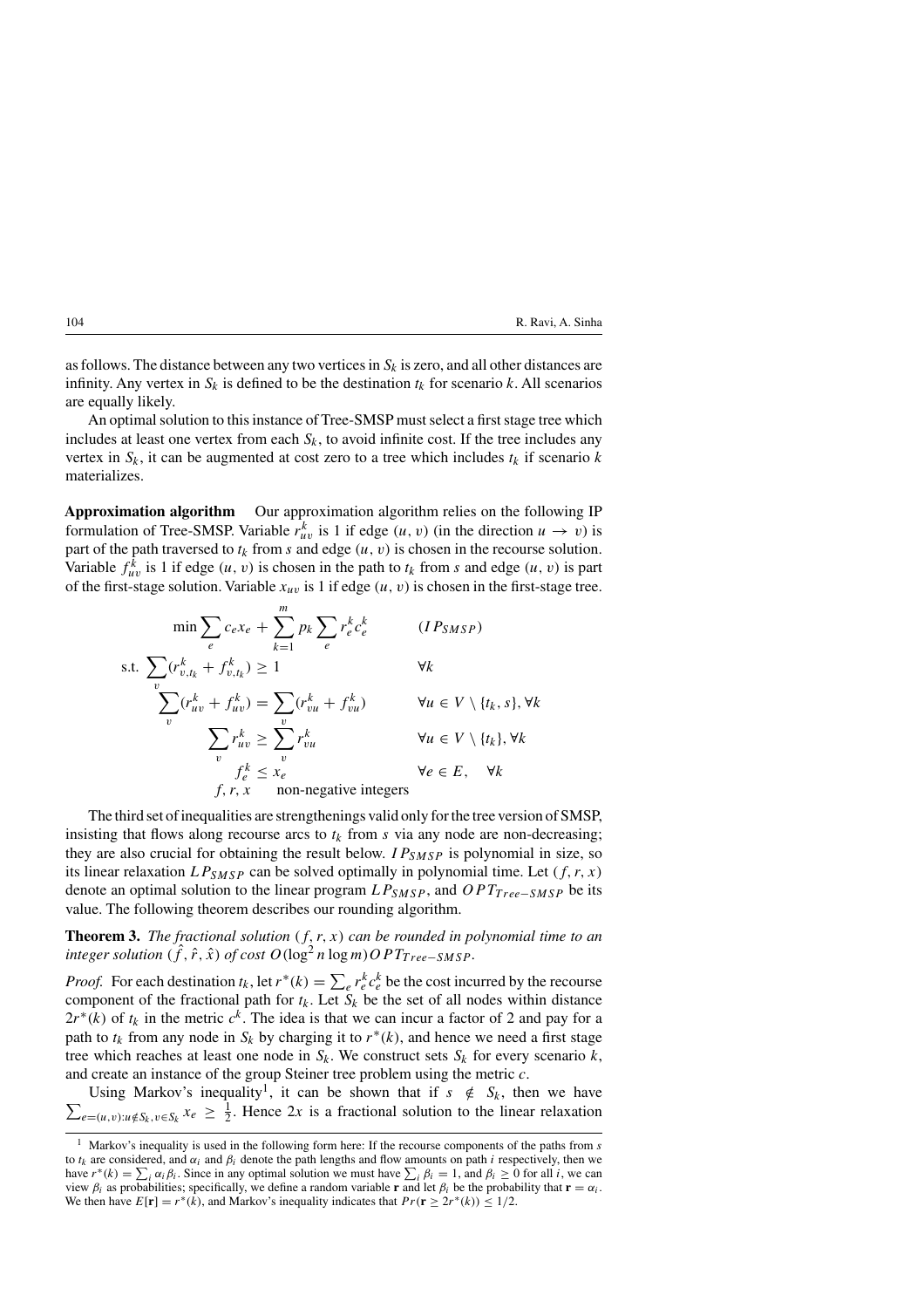of the following IP formulation of the group Steiner tree problem: min  $\sum_{e} c_e x_e$  such that  $\sum_{e=(u,v):u\notin S, v\in S} x_e \geq 1$   $\forall S \exists k : S_k \subseteq S$ . Using the result of Garg, Konjevod and Ravi [10], we can construct an integer solution  $\hat{x}$  at a cost which is no more than  $O(\log^2 n \log m \cdot OPT_{SMSP})$  which is a tree and includes at least one vertex of every  $S_k$ . Since for every scenario k we can augment this tree to include  $t_k$  at cost no more than  $2r^*(k)$ , our approximation ratio follows.

## **4. Bin packing**

**Problem definition and algorithm** Stochastic bin packing is motivated by applications where storage capacity has to be reserved in advance of the arrival of the objects, and if the reserved capacity is insufficient, we have to purchase additional capacity at possibly higher costs. Formally, we are given a bin capacity  $B$ , known in advance. There is a set of m possible scenarios, with scenario k specified by a probability  $p_k$  of occurrence, a set  $S_k$  of objects (each with size  $s_i^k \leq B$ ), and a bin cost  $f_k$ . A feasible solution is specified by a integral number  $x$  of bins purchased in stage 1, at unit cost per bin. If scenario k materializes, the objects in  $S_k$  need to be packed into bins of capacity B, which may necessitate the purchase of an additional integral number of bins at cost  $f_k$ per bin. The objective is to compute  $x$  so as to minimize the expected total cost. For any y, let  $[y]$  denote the smallest integer no smaller than y, and  $[y]$  denote the integer nearest to y.

For the deterministic bin-packing problem, an APTAS was given by Fernandez de la Vega and Lueker [6], which uses at most  $(1 + \epsilon)OPT + 1$  bins, for any  $\epsilon > 0$ (although the running time depends on  $\epsilon$ ). In general, suppose we have an algorithm for the deterministic version of bin-packing which always uses at most  $\rho$ . OPT +  $\beta$ bins, for fixed  $\rho$  and  $\beta$ . Asymptotically (as  $OPT \rightarrow \infty$ ), such an algorithm becomes a  $\rho$ -approximation. Any locally optimal algorithm (first-fit, for example) achieves  $\rho = 2$ with  $\beta = 0$ . The following theorem shows how to extend any deterministic bin-packing algorithm to handle our version of stochastic bin-packing.

**Theorem 4.** Order the scenarios so that we have  $\sum_i s_i^1 \ge \sum_i s_i^2 \ge \cdots \ge \sum_i s_i^m$ . Let  $k^*$ *be the largest integer such that*  $\sum_{k=1}^{k^*} f_k p_k \geq 1$ *. Then purchasing*  $x = \lceil \rho \sum_i s_i^{k^*} \rceil + \beta + 2$ *bins in the first stage yields a solution of cost no more than*  $\rho$ . $OPT + \beta + 2$ *, where* OPT *is the expected cost of the optimal solution to the stochastic bin-packing problem.*

*Proof.* Consider the fractional relaxation of the problem, when we can pack items fractionally into bins. In that case,  $x^* = [\sum_i s_i^{k^*}]$  is the optimal solution, because it is the point where the expected marginal cost of buying an additional bin in recourse goes below 1. The expected total cost if we purchase  $x^*$  bins is  $x^* + \sum_{k > k^*} p_k f_k (\lceil \sum_i s_i^k \rceil - x^*)$ , which is a lower bound on the value of an optimal solution of stochastic bin packing.

Since  $\lceil \rho \sum_i s_i^k \rceil + \beta + 2$  bins are sufficient to pack the objects in  $S_k$ , we will need to purchase at most  $\lceil \rho \sum_i s_i^k \rceil - \lceil \rho x^* \rceil - 1$  additional bins if scenario  $k > k^*$  materializes. If scenario  $k \leq k^*$  is realized, then  $\lceil \rho x^* \rceil + \beta + 2$  bins are sufficient and no additional bins are needed. Hence the expected cost of our solution is bounded from above by  $\lceil \rho x^* \rceil + \sum_{k > k^*} p_k f_k \left( \lceil \rho \sum_i s_i^k \rceil - \lceil \rho x^* \rceil - 1 \right) + \beta + 2$ , which is no more than  $\rho$  times our lower bound plus an additional  $\beta + 2$  bins.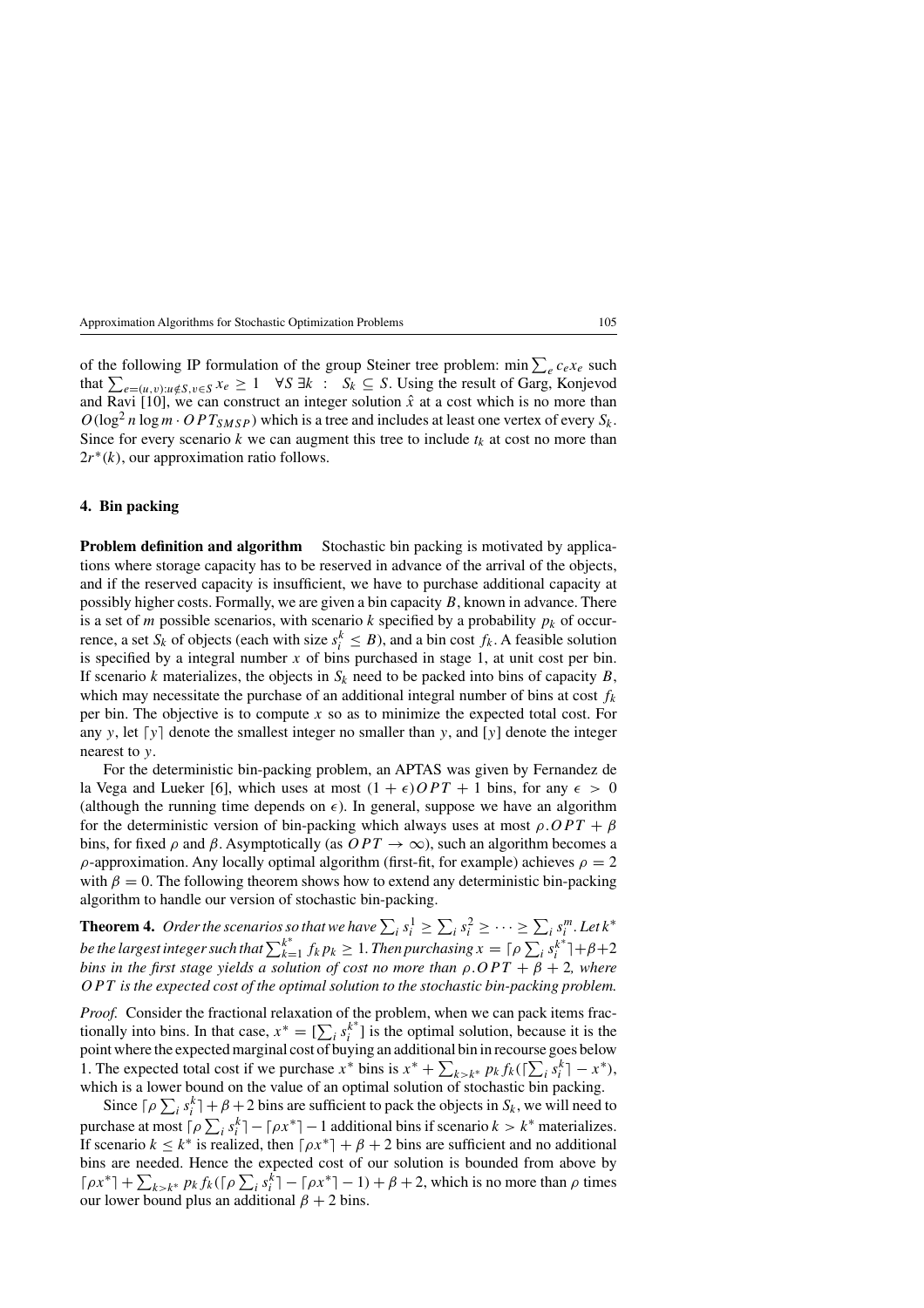Since the algorithm by Fernandez de la Vega and Lueker [6] achieves  $\rho = 1 + \epsilon$  and  $\beta = 1$ , we can obtain an APTAS for our stochastic version of bin-packing which uses no more than  $(1 + \epsilon)OPT + 3$  bins for any  $\epsilon > 0$  (and running time dependent on  $\epsilon$ ).

# **5. Facility location**

## *5.1. Definition*

As in the classical uncapacitated facility location problem, we are given a set of facilities F and a set of clients D, with a metric  $c_{ij}$  specifying the distances between every client and every facility. However, the demand of each client is not known at the first stage. In scenario k, client j has demand  $d_j^k$ , which may be zero. Facility i has a first-stage opening cost of  $f_i^0$ , and recourse costs of  $f_i^k$  in scenario k. These may be infinity, reflecting the unavailability of the facilities in various scenarios. We abbreviate this problem as SFL.

$$
\min \sum_{i \in F} f_i y_i^0 + \sum_{k=1}^m p_k \Big( \sum_{i \in F} f_i^k y_i^k + \sum_{i \in F, j \in D} d_j^k c_{ij} x_{ij}^k \Big) (IP_{SFL})
$$
\ns.t. 
$$
\sum_{i \in F} x_{ij}^k \ge d_j^k
$$
\n
$$
x_{ij}^k \le y_i^0 + y_i^k
$$
\n
$$
x, y \text{ non-negative integers}
$$
\n
$$
\forall j \in F, \forall j \in D, \forall k
$$
\n
$$
\forall i \in F, \forall j \in D, \forall k
$$

The problem is best explained by the integer program formulation  $IP_{SFL}$  above. While our algorithms extend to arbitrary demands at every client, for simplicity we only study the case when all  $d_j^k$ 's are either 0 or 1. Variable  $x_{ij}^k$  is 1 if and only if client j is served by facility *i* in scenario *k*. If  $x_{ij}^k = 1$ , then facility *i* must either be opened at the first stage  $(y_i^0 = 1)$  or in recourse in scenario  $k (y_i^k = 1)$  (or both).

#### *5.2. History and non-triviality of the problem*

The classical (deterministic) uncapacitated facility location problem has a rich history (see Cornuéjols, Nemhauser and Wolsey [5] for a survey). Balinski [3] introduced an integer programming formulation for this problem which has led to several approximation algorithms. The first constant factor approximation (which uses this formulation) is due to Shmoys, Tardos and Aardal [42], and the current best algorithm, due to Mahdian, Ye and Zhang [32] uses a formulation which differs only slightly. Indeed, our formulation ( $IP_{SFL}$ ) extends Balinski's formulation to the stochastic setting. In the stochastic optimization community, Louveaux and Peeters [31] considered a slightly different version of stochastic facility location, and provided a dual-ascent based exact (non-polynomial-time) algorithm for it.

There are several preliminary insights which one can obtain by examining our formulation of stochastic facility location closely. First notice that if the second stage facility costs were identical to those in the first stage for all scenarios, then we can "de-couple"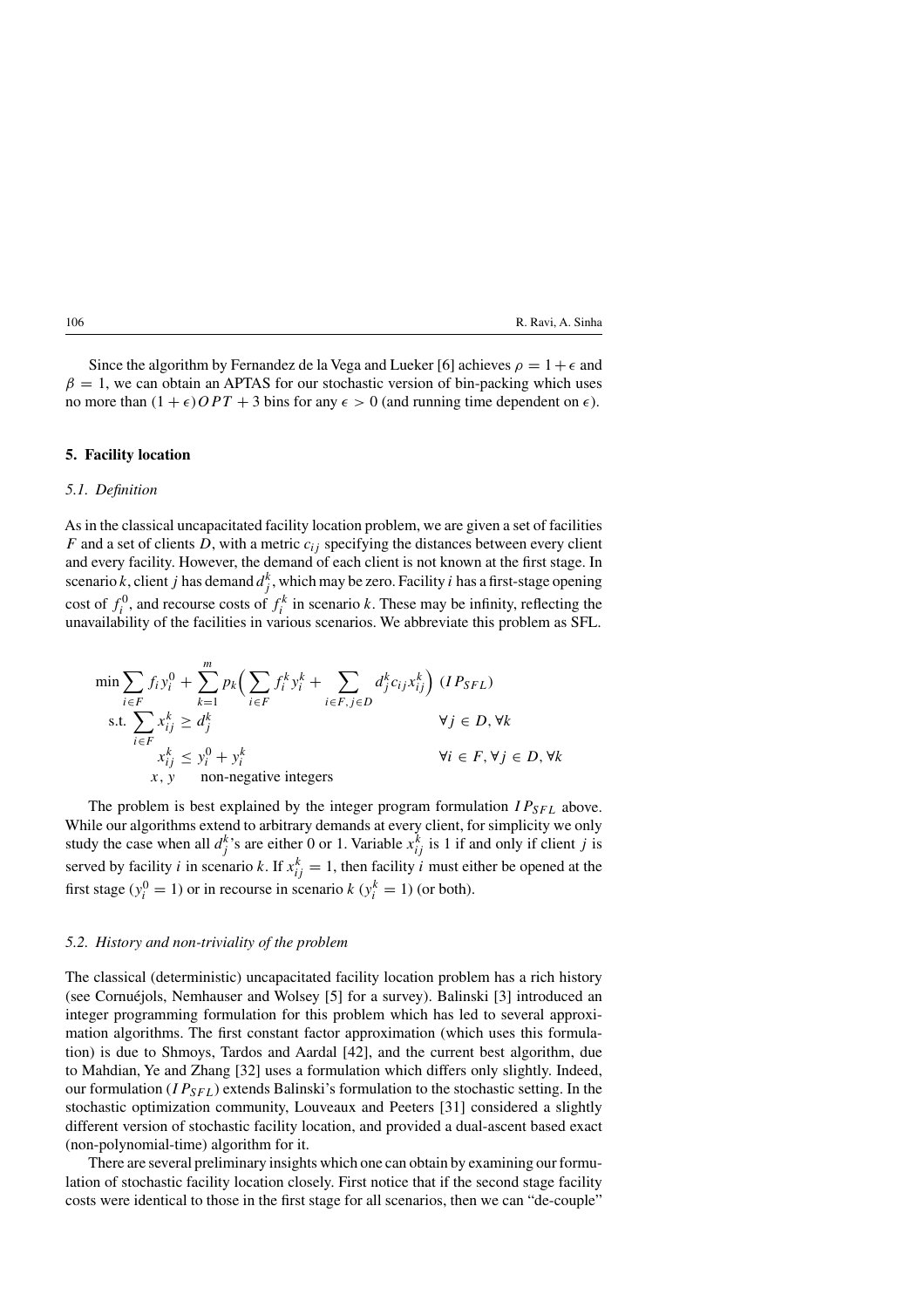the stochastic components of the problem and solve for each scenario independently. On the other hand, if there was no second stage and all facilities had to be opened in the first stage, then SFL reduces to an instance of the usual UFL, where the probability multipliers in the expected service costs can be incorporated into the demand terms (thinking of the demands as being scaled based on the probability of occurrence). This also extends to allowing arbitrary demand distributions at the vertices, if they are independent. In this case, existing approximations for UFL apply directly. The added difficulty, and indeed the interesting aspect of the model, arises from varying (and typically increased) second-stage facility costs under different scenarios.

In the other direction, SFL can be viewed as a special case of the multicommodity facility location problem [37, 41], where we treat each scenario as a distinct commodity and the cost of a facility depends on the commodities it serves. However, the best-known approximation ratio for such a version of the multicommodity facility location problem is  $O(log m)$  due to Ravi and Sinha [37], (where m is the number of scenarios), so we need different techniques for better approximations of SFL.

The main difficulty stems from the fact that we cannot treat each scenario by itself, since the different scenarios interact in utilizing first-stage facilities. A simple heuristic is to compare the solution obtained if all the demand is satisfied in the first stage with the solution when no first stage facilities are opened. While this heuristic works well in certain instances (particularly, maximization problems such as maximum weight matchings, as in [28]), it can easily be shown to perform badly in our case, due to the interaction across scenarios.

## *5.3. Algorithm*

Our approximation algorithm proceeds along the lines of the LP-rounding algorithm due to Shmoys, Tardos and Aardal [42], with some crucial differences. We begin by solving the linear relaxation of  $IP_{SFL}$ . Let  $(x, y)$  denote an optimal LP solution. The first step in rounding this fractional solution is using the filtering technique of Lin and Vitter [30]. We fix a constant  $0 < \alpha < 1$ . For every client-scenario pair  $(j, k)$ , we define its optimal fractional service cost to be  $c_{jk}^* = \sum_i c_{ij} x_{ij}^k$ . Order the facilities which serve the pair  $(j, k)$  according to non-decreasing distance from j. The  $\alpha$  point  $g_{j,k}(\alpha)$  for the client-scenario pair  $(j, k)$  is the smallest distance  $c_{jk}^{\alpha}$  such that  $\sum_{i:c_{ij}\leq c_{jk}^{\alpha}} x_{ij}^k \geq \alpha$ .

**Theorem 5.** *Given a feasible fractional solution* (x, y)*, we can find a fractional solution*  $(\overline{x}, \overline{y})$  *which is feasible for the LP relaxation of IP<sub>SFL</sub> in polynomial time such that (i)*  $c_{jk}^{\alpha} \le \frac{1}{1-\alpha} c_{jk}^*$ ; (ii)  $\overline{x}_{ij}^k > 0 \Rightarrow c_{ij} \le c_{jk}^{\alpha}$  for all  $i \in F$ ,  $j \in D$ ,  $k = 1, 2, ..., m$ ;  $(iii)$   $\overline{y}_i^k \le \min\{1, \frac{y_i^k}{\alpha}\}$  *for all*  $i \in F$ ,  $k = 0, 1, ..., m$ *.* 

*Proof.* First, if  $c_{jk}^{\alpha} > \frac{1}{1-\alpha} c_{jk}^{*}$ , then we get the following contradiction (as an application of Markov's inequality, using the same logic as in Footnote 1):  $c_{jk}^* \ge \alpha.0 + (1 - \alpha)c_{jk}^{\alpha} >$  $c_{jk}^*$ , proving (i).

Next, define  $\bar{x}$  as follows, which satisfies (ii) by definition:

$$
\overline{x}_{ij}^k = \begin{cases} \min\{1, x_{ij}^k/\alpha\} & \text{if } c_{ij} \le c_{jk}^\alpha\\ 0 & \text{otherwise} \end{cases}
$$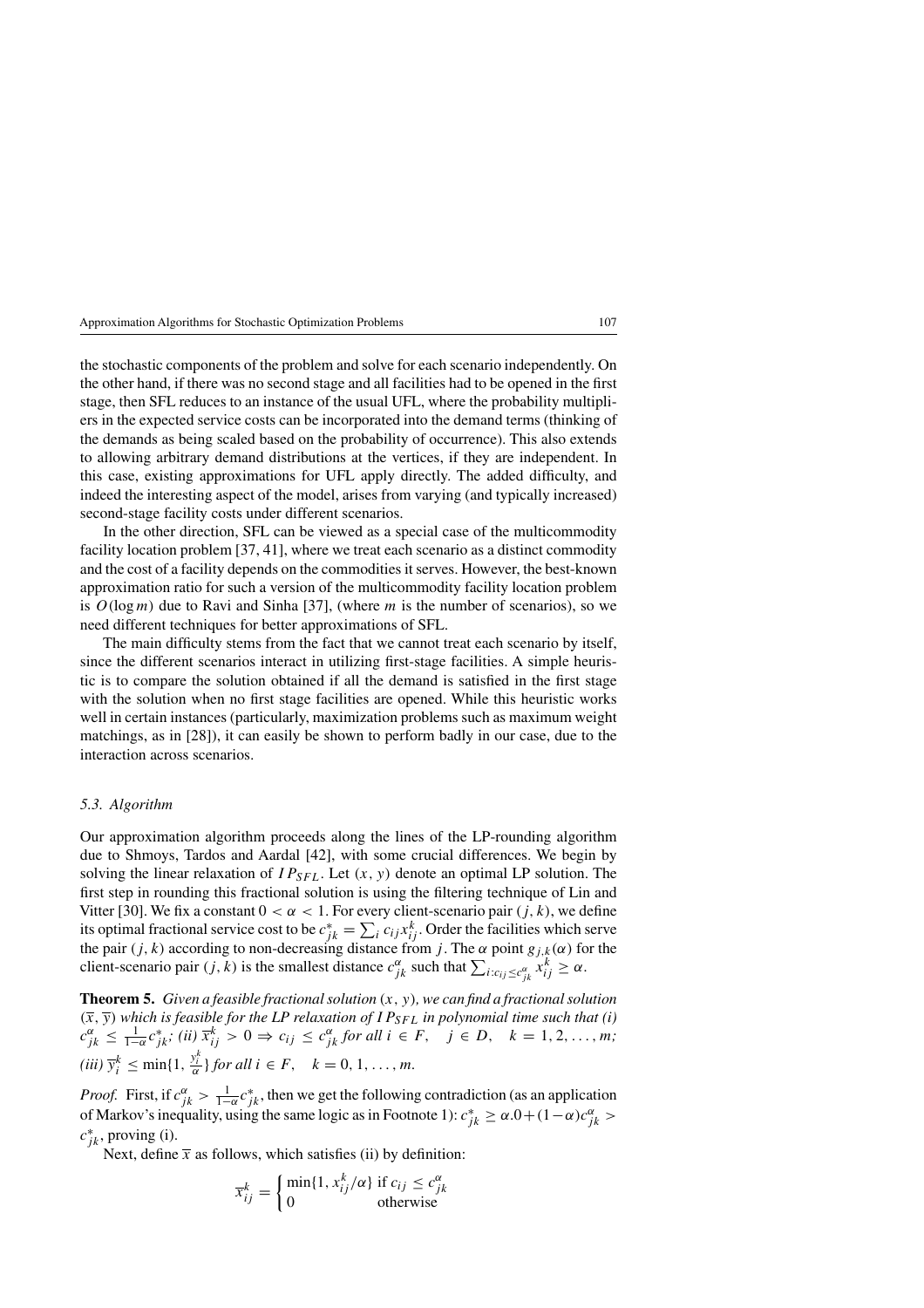Furthermore, define  $\overline{y}_i^k = \max_{j \in D} \overline{x}_{ij}^k$ , for all *i* and *k*. Using (i) and the definition of  $\overline{x}$ , it follows that  $\overline{y}_i^k \le \min\{1, \frac{y_i^k}{\alpha}\}\$  for all  $i \in F$ , satisfying (iii).

The definitions also ensure that  $(\overline{x}, \overline{y})$  is a feasible solution to the LP relaxation of  $IP_{SFL}$ .

The algorithm in [42] proceeds to iteratively round  $x_{ij}^k$  variables for which  $c_{jk}^{\alpha}$  is smallest. However, this does not work in our case, because the rounding algorithm might close facilities which are needed for other scenarios  $k' \neq k$ . Hence we need a rounding algorithm which carefully treats the distinction between stage 1 facility variables  $y<sup>0</sup>$ , and recourse facility variables  $y^k$ .

We proceed as in earlier algorithms by obtaining an optimal LP solution. In the next step, we progressively choose clients *across all scenarios* with minimum fractional service cost, and neglect to serve other clients conflicting (overlapping in facility utilization) with it by assigning them to be served by this client's serving facility. However, this will not work if the serving facility is not open in this neglected client's scenario. Hence, the main difference is that if a stage 1 facility is opened to serve a client, all clients that conflict with it can be served, while if a stage 2 facility variable is rounded up to serve this client, only those clients in the same scenario that conflict with this client are neglected and assigned to this client. This strategy suffices to pay for all opened facilities by the "disjointness" of the different scenarios' contributions in the objective function, while the rule of considering clients in increasing order of fractional service cost allows us to bound the service cost. Our rounding algorithm is described in detail below. Let  $0 < \beta < 1$  be another fixed constant.

- 1. Initialize  $\hat{F}^k = \emptyset$  to be the set of facilities opened in scenario k for  $k = 0, 1, \ldots, m$ . Mark all client-scenario pairs as "unserved".
- 2. Let  $(j, k)$  be an unserved client-scenario pair with smallest  $c_{jk}^{\alpha}$ . Consider the following cases, in each case marking  $(j, k)$  as "served" and proceeding to the next client-scenario pair. Let  $S^0$  be the set of facilities i such that  $\overline{x}_{ij}^k > 0 \wedge \overline{y}_i^0 > 0$ , and S<sup>k</sup> be the set of facilities i such that  $\overline{x}_{ij}^k > 0 \wedge \overline{y}_i^k > 0$ .
	- (a) If  $\sum_{i \in S^0} \bar{y}_i^0 \ge \beta$ , let *i* be the facility such that  $f_i^0$  is smallest among all facilities in  $S^0$ . Move facility *i* to the set  $\hat{F}^0$ , and set  $\hat{y}_i^0 = 1$ . For all other facilities  $i' \in S^0 \cup S^k$ , set  $\hat{y}_{i'}^0 = \hat{y}_{i'}^k = 0$ . For client-scenario pairs  $(j', k')$  such that there exists a facility  $i' \in S^0 \cup S^k$  with  $c_{i'j'} \leq c_{j'k'}^{\alpha}$ , set  $\hat{x}_{ij'}^{k'} = 1$  and mark them as "served".
	- (b) If  $\sum_{i:i\in S^0} \overline{y}_i^0 < \beta$ , then we must have  $\sum_{i:c_{ij}\leq c_{jk}^{\alpha}} \overline{y}_i^k \geq 1-\beta$ . In this case, let *i* be the facility in  $S^k$  with smallest  $f_i^k$ . Move facility *i* to the set  $\hat{F}^k$  and set  $\hat{y}_i^k = 1$ . For all other facilities  $i' \in S^k$ , set  $\hat{y}^k_{i'} = 0$ . For clients j' such that there exists a facility  $i' \in S^k$  with  $c_{i'j'} \leq c_{j'k}^{\alpha}$ , set  $\hat{x}_{ij'}^k = 1$  and mark them as "served".
- 3. Facilities in  $\hat{F}^0$  are the facilities to be opened in stage 1, and facilities in  $\hat{F}^k$  are the facilities to be opened in recourse if scenario  $k$  materializes. Clients are served according to the zero-one variables  $\hat{x}_{ij}^k$ .

The algorithm is similar in spirit to that of Shmoys, Tardos and Aardal [42]. Notice that feasibility of the fractional solution is maintained throughout the above rounding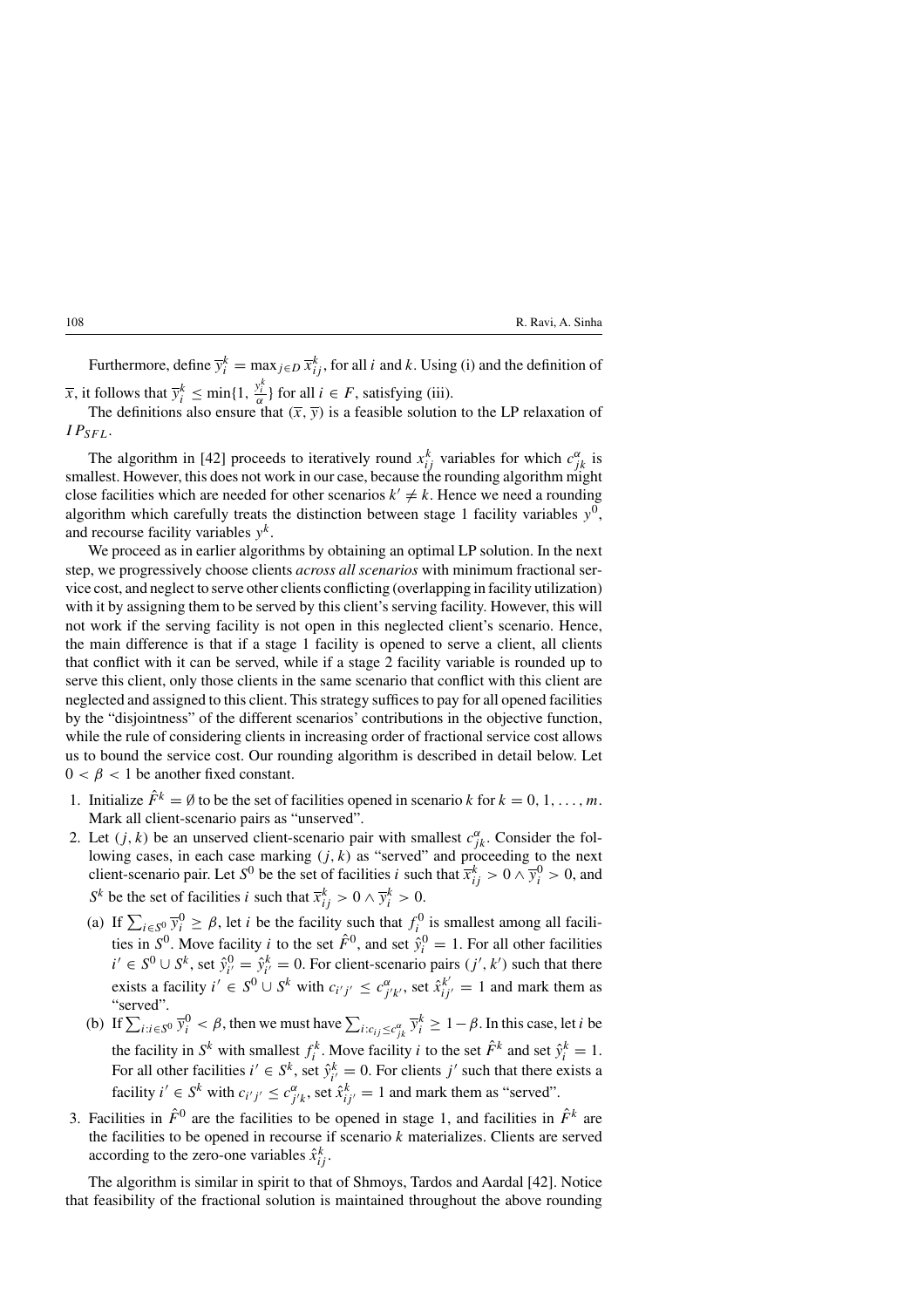process. In each step, we fully open (round to 1) one facility and assign several clients to this facility, while closing (rounding to 0) some others. The cost of the open facility is bounded by a constant times the costs of the facilities that are closed, as will be proved in Lemma 2 below. Each time a facility is closed, all clients dependent on it for service are assigned to the facility that was just opened in order to close the facility under consideration.

**Lemma 2.** *The rounding algorithm above produces an integer solution*  $(\hat{x}, \hat{y})$  *which is feasible for* I  $P_{SFL}$  *such that* 

- (*i*) For every client-scenario pair  $(j, k)$ , we have  $\hat{x}_{ij}^k = 1 \Rightarrow c_{ij} \leq 3c_{jk}^{\alpha}$ .
- (*ii*)  $\sum_{i \in F} f_i^0 \hat{y}_i^0 \leq \frac{1}{\beta} \sum_{i \in F} f_i^0 \overline{y}_i^0$ .

(*iii*)  $\sum_{i \in F} f_i^k \hat{y}_i^k \leq \frac{1}{1-\beta} \sum_{i \in F} f_i^k \overline{y}_i^k$  for all  $k = 1, 2, ..., m$ .

*Proof.* When a client is assigned to a facility (ie,  $\hat{x}_{ij}^k$  is set to 1), we either assign it to a facility within distance  $c_{jk}^{\alpha}$ , or it is assigned when some other client j' with  $c_{j'k}^{\alpha} \le c_{jk}^{\alpha}$ was being considered. In either case, a simple application of triangle inequality yields  $c_{ij} \leq 3c_{jk}^{\alpha}$ .

When a facility *i* is chosen for opening in the first stage (ie,  $\hat{y}_i^0$  is set to 1), case 2(a) must have occurred. In that case, we have a sufficiently large fraction  $(\beta)$  of facilities which have  $\bar{y}_i^0 > 0$  which we are shutting, and we can charge the cost of opening *i* to the fractional solution. A similar argument holds for the case when a facility is opened in recourse in scenario k.

The solution produced is also feasible, because we start with a feasible solution  $(\overline{x}, \overline{y})$ , and in each step, we maintain feasibility by ensuring that a client-scenario pair is marked "served" only when its  $x_{ij}^k$  variable is set to 1 (ie, it is assigned to a facility) for some facility i.

**Theorem 6.** *There is a polynomial-time approximation algorithm with performance ratio* 8 *for SFL.*

*Proof.* Setting  $\alpha = \frac{1}{4}$  and  $\beta = \frac{1}{2}$ , along with Theorem 5 and Lemma 2, yields the performance guarantee. The running time of the algorithm is polynomial in  $|D|$ ,  $|F|$ , m.

**Extensions** The algorithm easily extends to allowing demands at client-scenario pairs which are non-negative real numbers instead of just 0 or 1. We may also allow the costs to transport one unit of demand per unit length in different scenarios to be different, motivated by, e.g., different scenarios having different prices of gas. In other words, each scenario has a multiplier  $\gamma_k$  such that the distance between i and j in scenario k is  $\gamma_k c_{ij}$ . Essentially, this can be incorporated into the demand variables  $d_j^k$ , and the rest of the algorithm proceeds as before to give identical results.

Subsequent to the first appearance of this paper, improved approximation ratios have been obtained [39, 14] for stochastic versions of the facility location problem, including versions which generalize the version considered by us.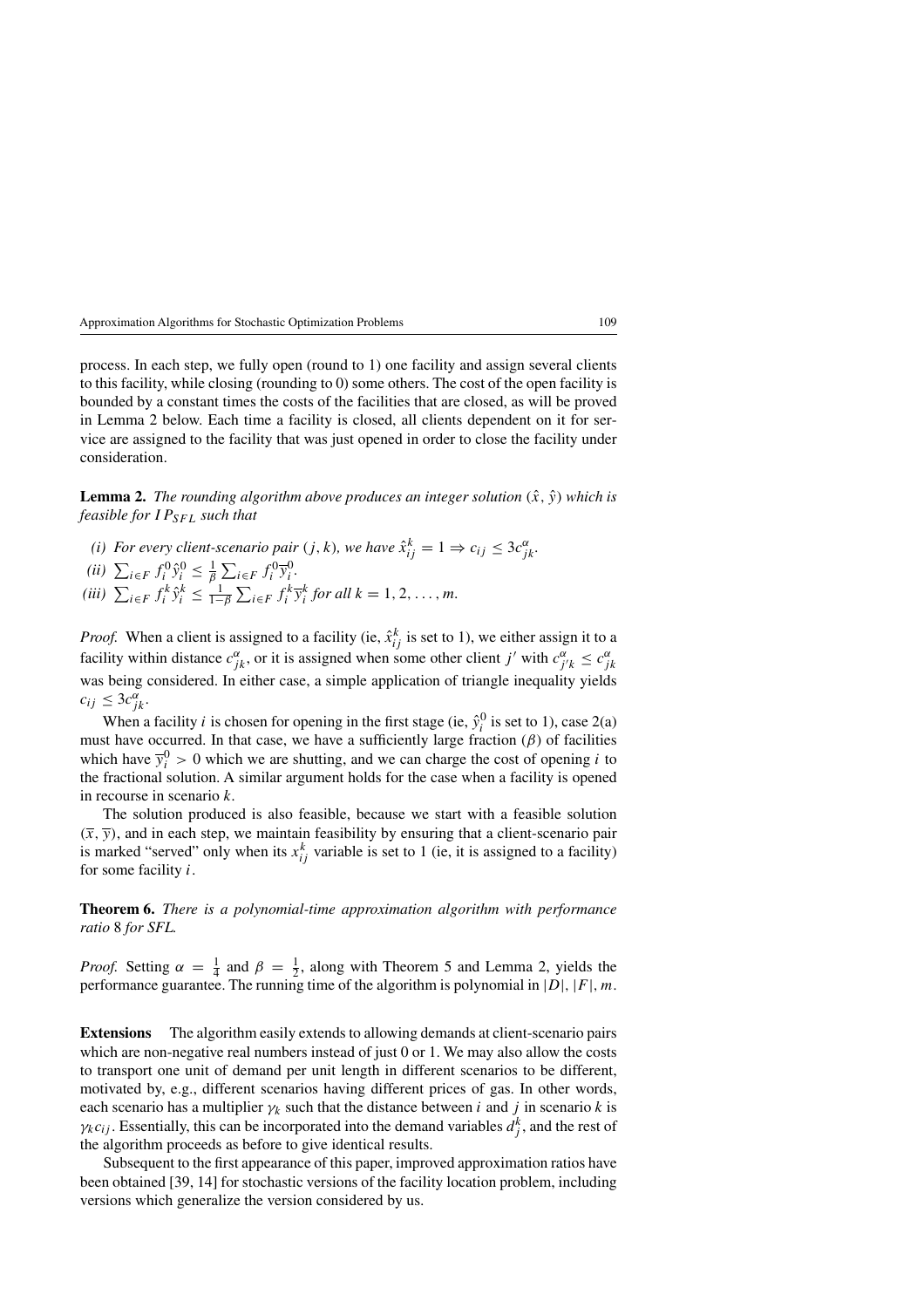## **6. Vertex cover**

**Problem definition** We are given a first-stage (undirected) graph  $G = (V, E_0)$ . As usual, there are *m* possible scenarios, each consisting of a probability of occurrence  $p_k$ and a set of edges  $E_k$ , which may or may not be subsets of the first-stage edge set  $E_0$ . The first-stage cost of vertex v is  $c_v^0$ , and its cost in scenario k is  $c_v^k$ . The objective is to identify a set of vertices to be selected in the first stage, so that the expected cost of extending this set to a vertex cover of the edges of the realized second-stage scenario is minimized.

In the problem as defined above, edges in  $E_k \setminus E_0$  must be covered in the second stage, while edges in  $E_k \cap E_0$  may be covered in either stage. This is a generalization of the case when first-stage vertices cover all second-stage edges incident to them. We provide a 2-approximation for this generalized stochastic vertex cover problem.

The best known approximation algorithm for the deterministic version of vertex cover has performance ratio  $2 - \frac{\log \log |V|}{2 \log |V|}$ , due to Monien and Speckenmeyer [34]. A lower bound of 1.16 on the hardness of approximating the problem was shown by Håstad [19]. Our approximation ratio of 2 for the generalized stochastic version of vertex cover asymptotically matches the best known approximation for the deterministic version.

**Integer program formulation** Our algorithm is a primal-dual algorithm which rounds the natural IP formulation of stochastic vertex cover. Variable  $x_v^k$  indicates whether or not vertex v is purchased in scenario k (where  $k = 0$  as usual denotes the first stage). Recall that edges in  $E_k \cap E_0$  may be covered in either the first or second stage, while edges in  $E_k \setminus E_0$  must be covered in the second stage.

$$
\min \sum_{v} c_v^0 x_v^0 + \sum_{k=1}^m \sum_{v} p_k c_v^k x_v^k
$$
 (IP<sub>SVC</sub>)  
s.t.  $x_u^0 + x_v^0 + x_u^k + x_v^k \ge 1$   
 $x_u^k + x_v^k \ge 1$   
 $x$  non-negative integers  
 $x$ 

**Dual program** The dual of the linear relaxation of  $IP_{SVC}$  is shown below. Variable  $y_e^k$  packs edge *e* in  $E_k$  if  $e \in E_k$ , and it packs  $e \in E_0$  if  $e \in E_k \cap E_0$ .

$$
\max \sum_{k=1}^{m} \sum_{e \in E_0 \cup E_k} y_e^k \qquad (DP_{SVC})
$$
  
s.t. 
$$
\sum_{e \in E_k: v \in e} y_e^k \le p_k c_v^k \forall v, \forall k
$$

$$
\sum_{k=1}^{m} \sum_{e \in E_0 \cap E_k: v \in e} y_e^k \le c_v^0 \forall v
$$

$$
y \ge 0
$$

*Algorithm* The algorithm is a greedy dual-ascent type of primal-dual algorithm, with two phases. In Phase I, we raise the dual variables  $y_e^k$  uniformly for all edges in  $E^k \setminus E_0$ ,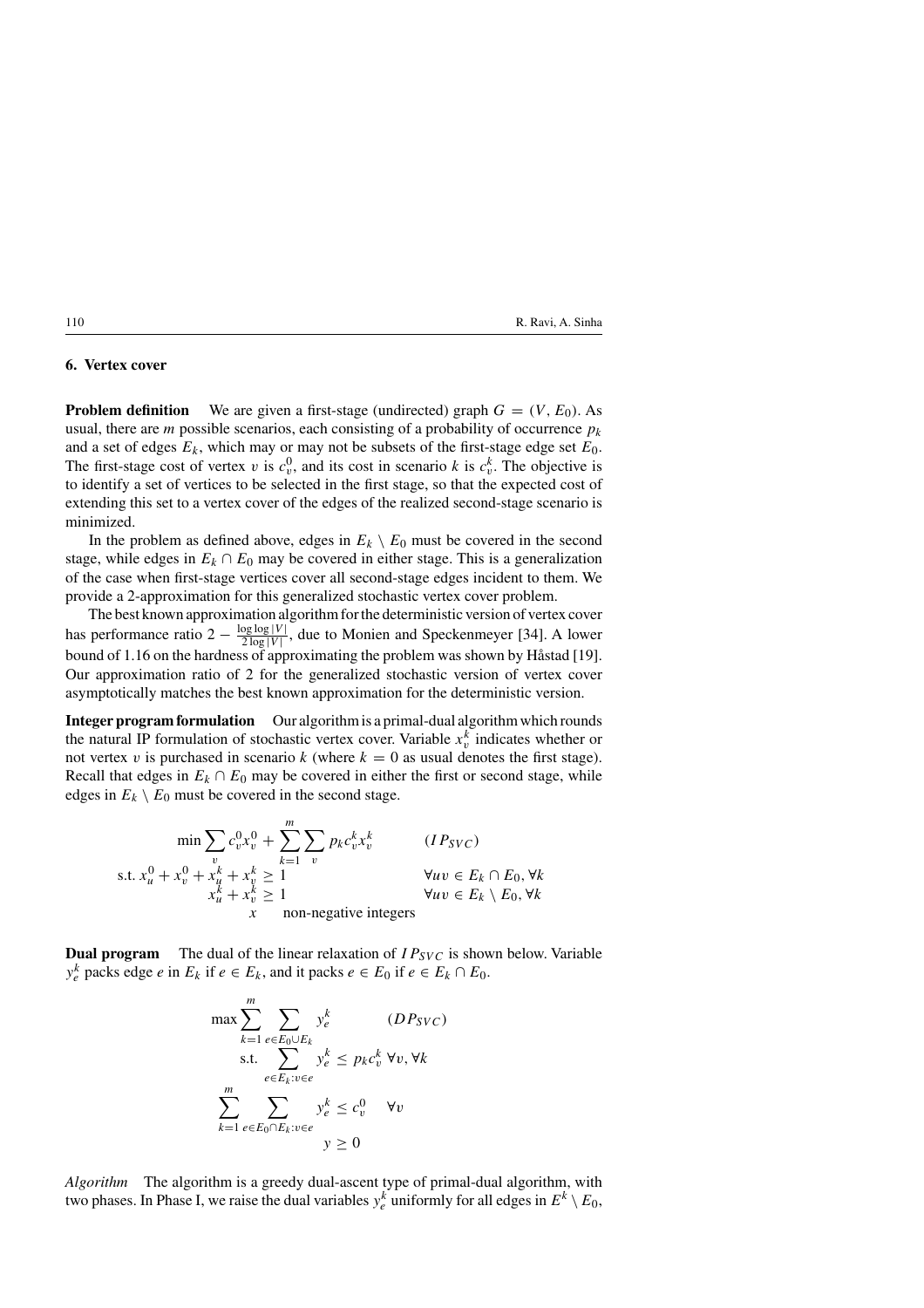separately for each  $k$ . All vertices which become tight (have the first dual constraint packed to  $p_k c_v^k$ ) have  $x_v^k$  set to 1, and deleted along with adjacent edges. We proceed this way until all edges in  $E^k \setminus E^0$  are covered and deleted.

In Phase II, we do a greedy dual-ascent on all *uncovered* edges of  $E_k$ . These edges are contained in  $E_k \cap E_0$ . This time around, we use a slightly different rule for purchasing vertices. If a vertex is tight for  $x_v^0$  (i.e., second dual constraint packed to  $c_v^0$ ), then we select it in the stage 1 solution by setting  $x_v^0 = 1$ , and if it is not tight for  $x_0^0$  but is tight for  $x^k$  (packed in the first dual constraint), then we select it in the recourse solution and set  $x_v^k = 1$ .

# **Theorem 7.** *The integer program I P<sub>SVC</sub> can be rounded by the primal-dual algorithm described above within a factor of* 2 *in polynomial time.*

*Proof.* We analyze the performance of the algorithm described above. Consider an edge  $e = uv$  in scenario k. By definition of the algorithm, we must have selected one of its two end-points in either Phase I or Phase II (or both), so that the algorithm yields a feasible solution. We use linear programming duality to bound the cost of the solution by showing that the cost of our solution is no more than  $2\sum_{k}\sum_{u,v\in V} y_{uv}^{k}$ , where y is the dual solution constructed by our algorithm.

We show the performance ratio of our algorithm as follows. Each time we set an  $x_v^k$ variable to 1, we assign some dual variables to it such that (i) the sum of dual variables assigned to each such  $x_v^k$  variable equals  $p_k c^k$  (where  $p_0 = 1$ ), and (ii) each dual variable is assigned at most twice.

Consider a vertex v which was selected (ie,  $x_v^k$  was set to 1) in scenario k in either Phase I or Phase II. We assign all dual variables  $y_e^k$  such that v is an end point of e to this vertex, and since v is selected only when the constraint  $\sum_{e \in E_k : v \in e} y_e^k \le p_k c_v^k$  goes tight, we maintain (i). An edge e in  $E_k \setminus E_0$  is assigned to a vertex v only if  $x_v^k$  is set to 1 for  $k \neq 0$ , and since an edge has at most 2 end-points, we ensure (ii) for edges in  $E_k$ .

Next consider a vertex v for which we set  $x_v^0$  to 1. For this to happen, the constraint  $\sum_k \sum_{e \in E_0 \cap E_k : v \in e} y_e^k \leq c_v^0$  must have gone tight, and all edges in the sum are assigned to the variable  $x_v^0$ . This assignment once again ensures (i). This assignment only includes edges in  $E_0 \cap E_k$ , and these edges are not assigned to any variable  $x_v^k$  for  $k \neq 0$ , thus also ensuring (ii) for all edges in  $E_0 \cap E_k$ .

These two cases cover all the possibilities, thus proving the theorem.

#### **7. Set cover**

**Problem definition** The input in our version of the stochastic set cover problem consists of a universe U of  $|U| = n$  elements, and a collection S of subsets of U. Each set  $S \in S$  has a stage 1 cost  $c_S^0$  and a cost of  $c_S^k$  in scenario k, some of which might be infinity reflecting the unavailability of the set in certain scenarios. Each element  $u \in U$ has a demand vector  $d_u$  with the  $k^{th}$  component  $d_u^k$  being 1 if it is required to cover u in scenario k, and 0 otherwise. A feasible solution is specified by a collection  $S' \subseteq S$ , with stage 1 cost  $\sum_{S \in S'} c_S^0$ . If scenario k is realized, then S' must be extended by purchasing some more sets  $S^k$  to cover all elements with  $d_u^k = 1$ . The cost of this recourse solution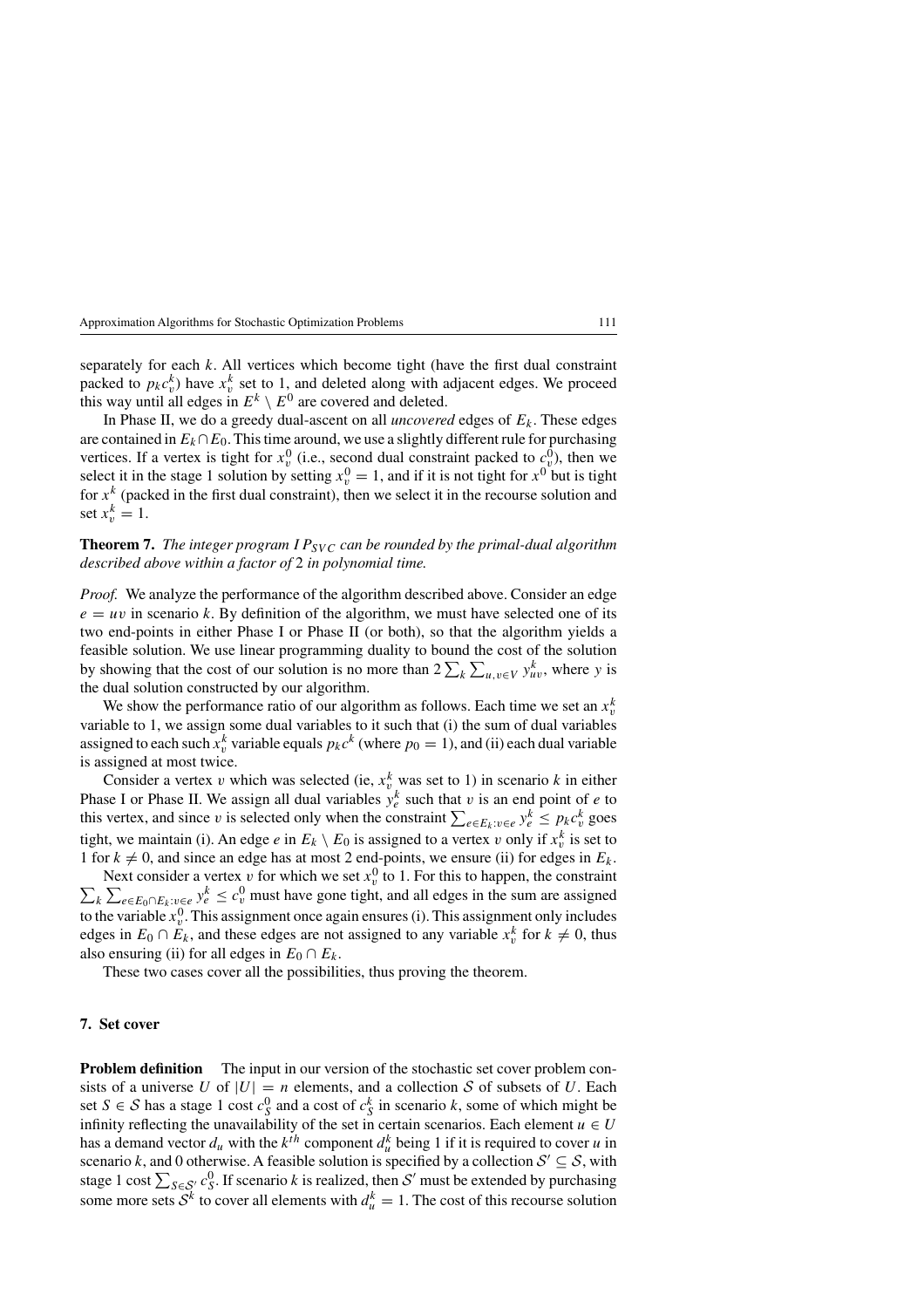is  $\sum_{S \in S^k} c_S^k$ , and we incur this with probability  $p_k$ . The objective is a solution which minimizes the sum of first stage and expected second stage costs.

## **Reduction to classical set cover**

The deterministic version of set cover was among the earliest NP-hard problems to be approximated, with a  $O(\log n)$  approximation was first provided by Johnson [23]. The problem was also shown to be NP-hard to approximate better than a factor of  $\Omega(\log n)$ by Arora and Sudan [1].

Given an instance of deterministic set cover, we can define an instance of stochastic set cover by creating a distinct scenario for each element, and setting all second-stage set costs to infinity. This implies an inapproximability threshold of  $\Omega(\log m)$  for stochastic set cover too.

We show below that any instance of stochastic set cover with  $n$  elements can be transformed to an instance of deterministic set cover with  $n(m + 1)$  elements. This means that there exists an  $O(log nm) = O(log n + log m)$  approximation for stochastic set cover by using this transformation and then applying any approximation algorithm for deterministic set cover. The approximation ratio therefore matches the inapproximability ratio upto constants. The reduction in Theorem 8 allows us to extend the model to the following generalization, for which the same approximation guarantee holds: In scenario k, each set  $S_k$  covers only a subset of the elements that the first-stage set S covers.

**Theorem 8.** *Any stochastic set cover problem is equivalent to a classical set cover problem with mn elements and*  $|S|(m + 1)$  *sets.* 

*Proof.* Associate an element  $u_k$  for every element-scenario pair  $(u, k)$  such that  $d_u^k = 1$ . Create  $m + 1$  copies of every set  $S \in S$ . Set  $S^0$  contains all elements  $u_k$  for all  $k =$ 1, 2,..., *m* such that  $u \in S$ , while set  $S^k$  only contains  $u_k$  for all  $u \in S$ . Finally, the cost of  $S^0$  is  $c_S^0$  and that of  $S^k$  is  $p_k c_S^k$ .

By construction, any solution to the stochastic set cover instance yields a solution to the transformed deterministic instance, and vice-versa. This proves the equivalence.

# **8. Conclusion**

We have provided approximation algorithms for two-stage finite-scenario stochastic versions of several combinatorial optimization problems. As noted in Section 2.5, several recent papers have made substantial further progress in this area, by considering, for example, multi-stage models, models with exponentially many scenarios, the use of sampling, cost-sharing functions, etc. Given the richness of the fields of stochastic optimization as well as approximation algorithms, we believe that there is substantial potential for further work in approximation algorithms for stochastic optimization problems.

*Acknowledgements.* A preliminary version of this paper [36] appeared in the proceedings of the  $10^{th}$  Integer Programming and Combinatorial Optimization Conference; we thank the participants thereof for some enlightening suggestions.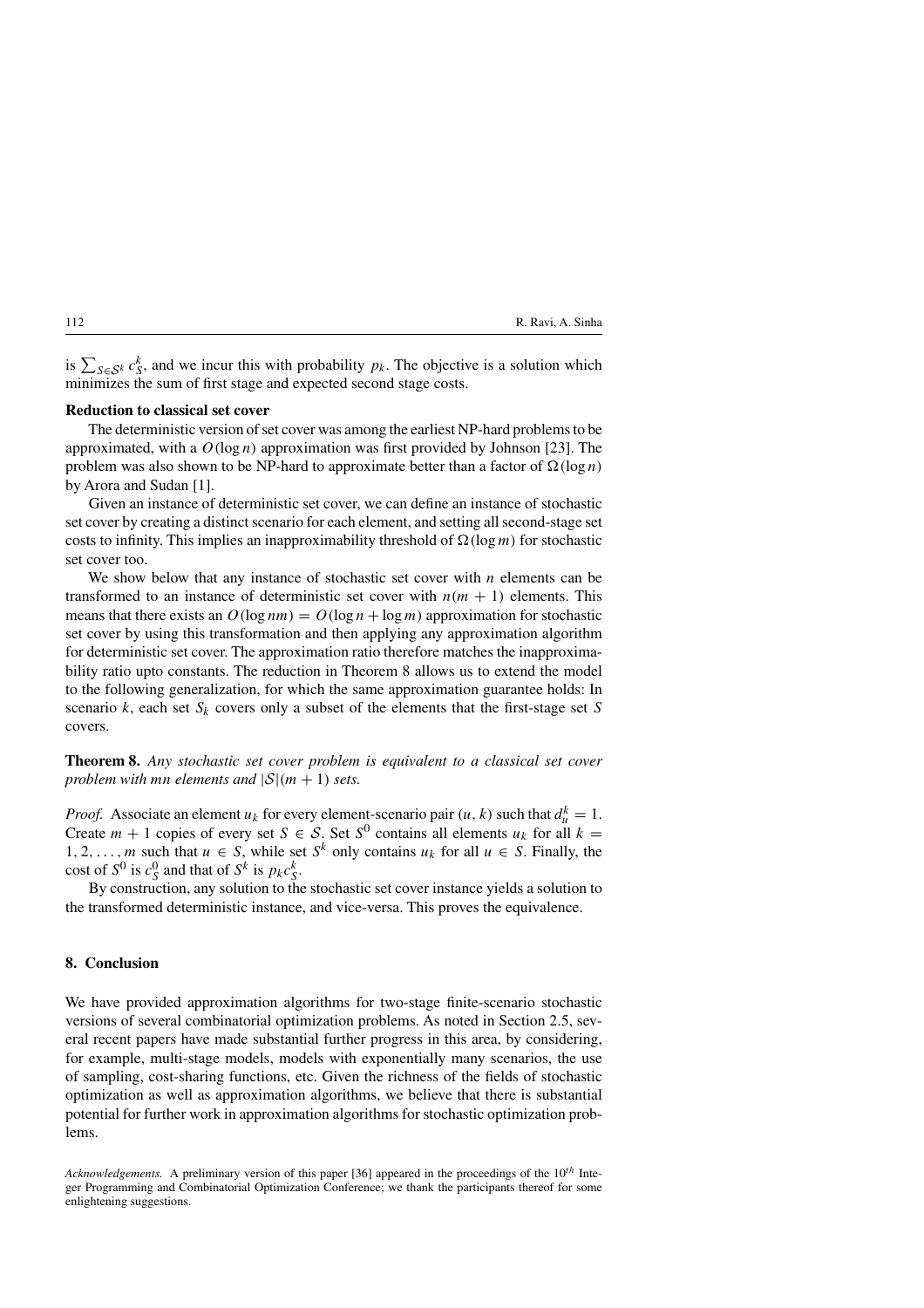We gratefully thank Andrew Schaefer and Nan Kong of the University of Pittsburgh for introducing us to the topic of this research via [28]. We also thank two anonymous referees for their valuable comments which greatly improved this paper.

This work was done while the second author (Amitabh Sinha) was a graduate student at the Tepper School of Business at Carnegie Mellon University. Both authors were supported in part by NSF grant CCR-0105548 and ITR grant CCR-0122581 (the ALADDIN project).

# **References**

- 1. Arora, S., Sudan, M.: Improved low degree testing and applications. Combinatorica **23** (3), 365–426 (2003)
- 2. Ausiello, G., Crescenzi, P., Gambosi, G., KannV., Marchetti-Spaccamela,A., Protasi, M.: Complexity and Approximation: Combinatorial Optimization Problems and their Approximability Properties. Springer-Verlag, Berlin, 1999
- 3. Balinski, M.L.: On finding integer solutions to linear programs. In: Proceedings of the IBM Scientific Computing Symposium on Combinatorial Problems, 1966, pp. 225–248
- 4. Birge, J., Louveaux, F.: Introduction to Stochastic Programming. Springer-Verlag, Berlin, 1997
- 5. Cornuéjols, G., Nemhauser, G., Wolsey, L.: The uncapacitated facility location problem. In: P. Mirchandani, R. Francis (eds.), Discrete Location Theory, Wiley, 1990, pp. 119–171
- 6. Fernandez de la Vega, W., Lueker, G.S.: Bin packing can be solved within  $1 + \epsilon$  in linear time. Combinatorica **1**, 349–355 (1981)
- 7. Dhamdhere, K., Ravi, R., Singh, M.: On two-stage Stochastic Minimum Spanning Trees. In: Proceedings of the 11th Integer Programming and Combinatorial Optimization Conference, 2005, pp. 321–334
- 8. Dijkstra, E.: A note on two problems in connexion with graphs. Numerischke Mathematik **1**, 269–271 (1959)
- 9. Dye, S., Stougie, L., Tomasgard, A.: Approximation algorithms and relaxations for a service provision problem on a telecommunication network. Discrete Applied Mathematics **129** (1), 63–81 (2003)
- 10. Garg, N., Konjevod, G., Ravi, R.: A polylogarithmic approximation algorithm for the group Steiner treeproblem. J. Algorithms **37** (1), 66–84 (2000)
- 11. Guha, S., Khuller, S.: Greedy strikes back: Improved facility location algorithms. J. Algorithms **31** (1), 228–248 (1999)
- 12. Gupta, A., Kleinberg, J., Kumar, A., Rastogi, R., Yener, B.: Provisioning a virtual private network: A network design problem for multicommodity flow. In: Proceedings of the 33rd Annual ACM Symposium on Theory of Computing, 389–398 (2001)
- 13. Gupta, A., Pál, M.: Stochastic Steiner trees without a root. In: Proceedings of the 32nd International Colloquium on Automata Languages and Programming, 2005, pp. 1051–1063
- 14. Gupta, A., Pál, M., Ravi, R., Sinha, A.: Boosted Sampling: Approximation algorithms for stochastic optimization problems. In: Proceedings of the 36th Annual ACM Symposium on Theory of Computing, 2004, pp. 417–426
- 15. Gupta, A., Pál, M., Ravi, R., Sinha, A.: What about Wednesday? Approximation algorithms for multistagestochastic optimization. In: Proceedings of the 8th International Workshop on Approximation Algorithms for Combinatorial Optimization, 2005, pp. 86–98
- 16. Gupta, A., Ravi, R., Sinha, A.: An Edge in Time Saves Nine: LP Rounding Approximation Algorithms for Stochastic Network Design. In: Proceedings of the 45th Symposium on Foundations of Computer Science, 2004, pp. 218–227
- 17. Halperin, E., Krauthgamer, R. Polylogarithmic inapproximability. In: Proceedings of the 35th Annual ACM Symposium on Theory of Computing 2003, pp. 585–594
- 18. Klein Haneveld, W.K., van der Vlerk, M.H.: Stochastic Programming. Dept. of Econometrics and OR University of Groningen Netherlands, 2003
- 19. Håstad, J.: Some optimal inapproximability results. J. ACM **48** (4), 798–859 (2001)
- 20. Hayrapetyan, A., Swamy, C., Tardos, E.: Network Design for Information Networks. In: Proceedings of the 16th ACM-SIAM Symposium on Discrete Algorithms, 2005, pp. 933–942
- 21. Heitsch, H., Römisch, W. Scenario reduction algorithms in stochastic programming. Computational Optimization and Applications **24**, 187–206 (2003)
- 22. Immorlica, N., Karger, D., Minkoff, M. Mirrokni, V.: On the Costs and Benefits of Procrastination: Approximation algorithms for stochastic combinatorial optimization problems. In: Proceedings of the 15thACM-SIAM Symposium on Discrete Algorithms, 2004, pp. 684–693
- 23. Johnson, D., Approximation algorithms for combinatorial problems. J. Comput. Syst. Sci. **9**, 256–278 (1974)